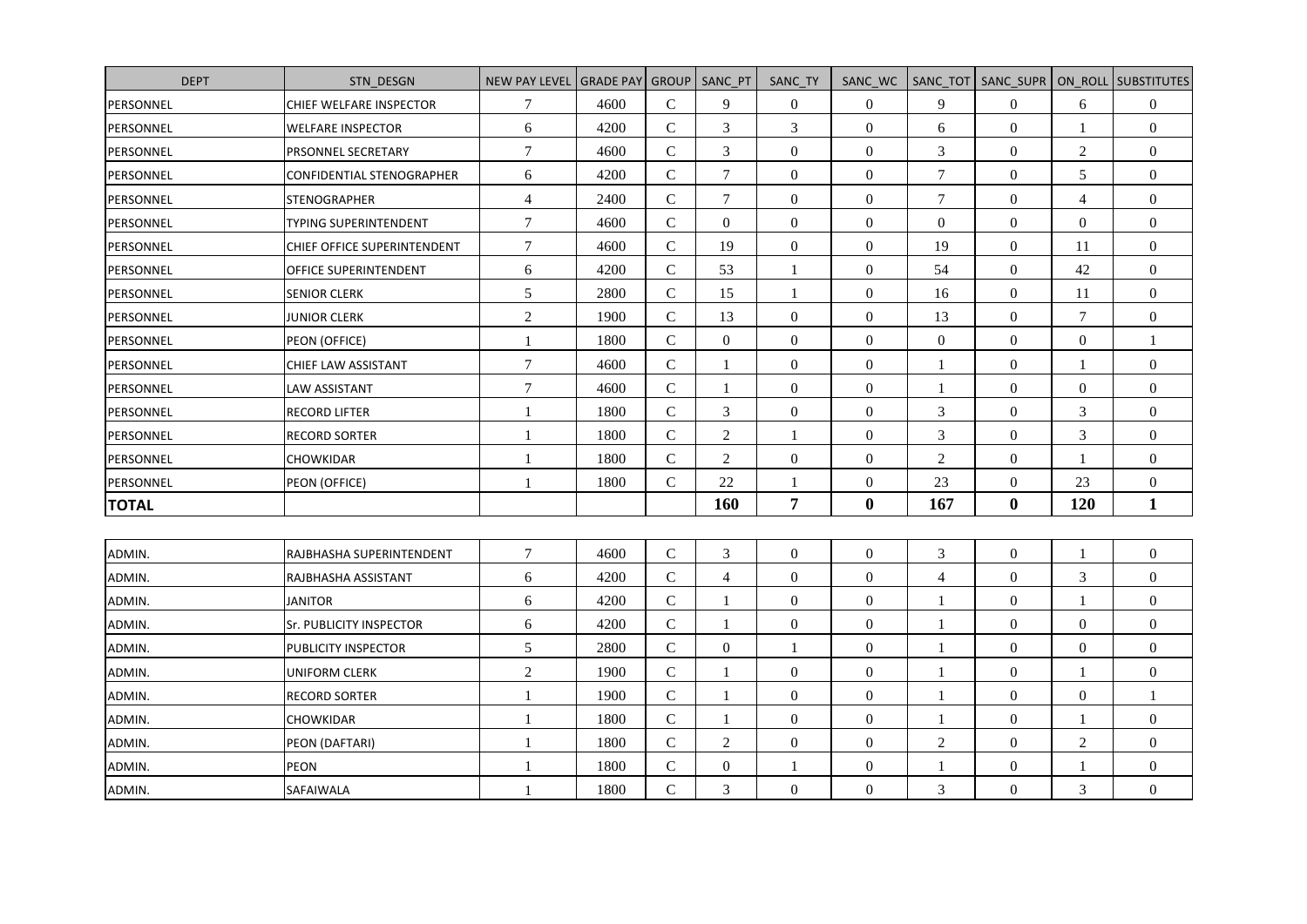| <b>TOTAL</b>             |                                                         |                |      |                | 17             | $\overline{2}$   | $\bf{0}$         | 19             | $\bf{0}$         | 13               | $\mathbf{1}$     |
|--------------------------|---------------------------------------------------------|----------------|------|----------------|----------------|------------------|------------------|----------------|------------------|------------------|------------------|
|                          |                                                         |                |      |                |                |                  |                  |                |                  |                  |                  |
| CIVIL(P-WAY)             | <b>SENIOR SECTION</b><br>ENGINEER(PERMANENT WAY)        | $\tau$         | 4600 | $\mathsf{C}$   | 61             | 3                | $\overline{0}$   | 64             | $\overline{0}$   | 64               | $\mathbf{0}$     |
| CIVIL(P-WAY)             | WAY)                                                    | $6\,$          | 4200 | $\mathbf C$    | 30             | 2                | $\overline{0}$   | 32             | $\boldsymbol{0}$ | 14               | $\boldsymbol{0}$ |
| CIVIL(P-WAY)             | <b>SENIOR SECTION ENGINEER</b><br>(DRAWING / DRAFTSMAN) | $\overline{7}$ | 4600 | $\mathbf C$    | 5              | $\mathbf{0}$     | $\overline{0}$   | 5              | $\mathbf{0}$     | $\overline{4}$   | $\boldsymbol{0}$ |
| CIVIL(P-WAY)             | JUNIOR ENGINEER (DRAWING /<br>DRAFTSMAN)                | 6              | 4200 | $\mathsf{C}$   | $\overline{4}$ | $\overline{0}$   | $\overline{0}$   | $\overline{4}$ | $\overline{0}$   | $\overline{4}$   | $\boldsymbol{0}$ |
| CIVIL(P-WAY)             | PLAN RECORDER                                           | $\sqrt{2}$     | 1900 | $\mathsf C$    | 1              | $\boldsymbol{0}$ | $\overline{0}$   |                | $\boldsymbol{0}$ | $\boldsymbol{0}$ | $\boldsymbol{0}$ |
| CIVIL(P-WAY)CIVIL(P-WAY) | Sr. TECHNICIAN (MOTOR TROLLY<br>DRIVER)                 | $6\,$          | 4200 | ${\bf C}$      | $\mathbf{1}$   | $\overline{0}$   | $\overline{0}$   | -1             | $\boldsymbol{0}$ | $\boldsymbol{0}$ | $\boldsymbol{0}$ |
| CIVIL(P-WAY)             | DRIVER)                                                 | $\mathfrak s$  | 2800 | ${\bf C}$      | $\mathbf{1}$   | $\mathbf{0}$     | $\overline{0}$   | $\overline{1}$ | $\boldsymbol{0}$ | 1                | $\overline{0}$   |
| CIVIL(P-WAY)             | <b>TECHNICIAN - II (MOTOR TROLLY</b><br>DRIVER)         | $\overline{4}$ | 2400 | $\mathsf{C}$   | $\Omega$       | $\mathbf{0}$     | $\overline{0}$   | $\overline{0}$ | $\mathbf{0}$     | $\mathbf{1}$     | $\boldsymbol{0}$ |
| CIVIL(P-WAY)             | TECHNICIAN - III (MOTOR TROLLY<br>DRIVER)               | $\overline{2}$ | 1900 | ${\bf C}$      | $\overline{0}$ | $\mathbf{0}$     | $\overline{0}$   | $\mathbf{0}$   | $\boldsymbol{0}$ | $\overline{0}$   | $\boldsymbol{0}$ |
| CIVIL(P-WAY)             | <b>TECHNICIAN (THERMIT WELDER)</b>                      | $\overline{2}$ | 1900 | $\mathbf C$    | 1              | $\overline{0}$   | $\overline{0}$   |                | $\boldsymbol{0}$ | $\overline{0}$   | $\boldsymbol{0}$ |
| CIVIL(P-WAY)             | TRACK MAINTAINER - I                                    | 5              | 2800 | $\overline{C}$ | 170            | $\boldsymbol{0}$ | $\mathbf{0}$     | 170            | $\mathbf{0}$     | 174              | $\boldsymbol{0}$ |
| CIVIL(P-WAY)             | <b>TRACK MAINTAINER - II</b>                            | $\overline{4}$ | 2400 | ${\bf C}$      | 341            | $\mathbf{0}$     | $\boldsymbol{0}$ | 341            | $\boldsymbol{0}$ | 377              | $\boldsymbol{0}$ |
| CIVIL(P-WAY)             | TRACK MAINTAINER - III                                  | $\overline{2}$ | 1900 | $\mathsf{C}$   | 625            | 13               | $\theta$         | 638            | $\Omega$         | 730              | $\boldsymbol{0}$ |
| CIVIL(P-WAY)             | TRACK MAINTAINER - IV                                   | $\mathbf{1}$   | 1800 | ${\bf C}$      | 1703           | 587              | $\overline{0}$   | 2290           | $\overline{0}$   | 1436             | 1                |
| <b>TOTAL</b>             |                                                         |                |      |                | 2943           | 605              | $\mathbf{0}$     | 3548           | $\bf{0}$         | 2805             | $\mathbf{1}$     |
|                          |                                                         |                |      |                |                |                  |                  |                |                  |                  |                  |
| CIVIL(WORKS)             | SENIOR SECTION ENGINEER<br>(WORKS)                      | $\tau$         | 4600 | $\mathbf C$    | 24             | $\mathbf{1}$     | $\mathbf{0}$     | 25             | $\boldsymbol{0}$ | 17               | $\boldsymbol{0}$ |
| CIVIL(WORKS)             | JUNIOR ENGINEER (WORKS)                                 | $6\,$          | 4200 | $\mathbf C$    | 11             | $\boldsymbol{0}$ | $\overline{0}$   | 11             | $\mathbf{0}$     | 13               | $\boldsymbol{0}$ |
| CIVIL(WORKS)             | <b>HORTICULTURE INSPECTOR</b>                           | $6\,$          | 4200 | ${\bf C}$      | 1              | $\boldsymbol{0}$ | $\mathbf{0}$     | $\mathbf{1}$   | $\boldsymbol{0}$ | $\mathbf{1}$     | $\boldsymbol{0}$ |
| CIVIL(WORKS)             | CHIEF OFFICE SUPERINTENDENT                             | $\tau$         | 4600 | $\overline{C}$ | 14             | $\boldsymbol{0}$ | $\overline{0}$   | 14             | $\overline{0}$   | 13               | $\boldsymbol{0}$ |
| CIVIL(WORKS)             | OFFICE SUPERINTENDENT                                   | $6\,$          | 4200 | $\mathbf C$    | 40             | $\overline{0}$   | $\overline{0}$   | 40             | $\overline{0}$   | 19               | $\boldsymbol{0}$ |
| CIVIL(WORKS)             | <b>SENIOR CLERK</b>                                     | 5              | 2800 | $\overline{C}$ | 11             | $\boldsymbol{0}$ | $\overline{0}$   | 11             | $\mathbf{0}$     | $\overline{2}$   | $\boldsymbol{0}$ |
| CIVIL(WORKS)             | <b>JUNIOR CLERK</b>                                     | $\overline{c}$ | 1900 | $\mathsf{C}$   | 10             | $\overline{0}$   | $\overline{0}$   | 10             | $\boldsymbol{0}$ | 14               | $\boldsymbol{0}$ |
| CIVIL(WORKS)             | Sr. TECHNICIAN (JEEP DRIVER)                            | 6              | 4200 | $\mathsf{C}$   | 5              | $\mathbf{0}$     | $\overline{0}$   | 5              | $\overline{0}$   | $\overline{4}$   | $\overline{0}$   |
| CIVIL(WORKS)             | TECHNICIAN - I (JEEP DRIVER)                            | 5              | 2800 | $\mathbf C$    | 10             | -1               | $\overline{0}$   | 11             | $\boldsymbol{0}$ | 9                | $\boldsymbol{0}$ |
| CIVIL(WORKS)             | TECHNICIAN - II (JEEP DRIVER)                           | $\overline{4}$ | 2400 | $\overline{C}$ | $\overline{2}$ | $\mathbf{0}$     | $\Omega$         | $\overline{2}$ | $\overline{0}$   | $\overline{0}$   | $\boldsymbol{0}$ |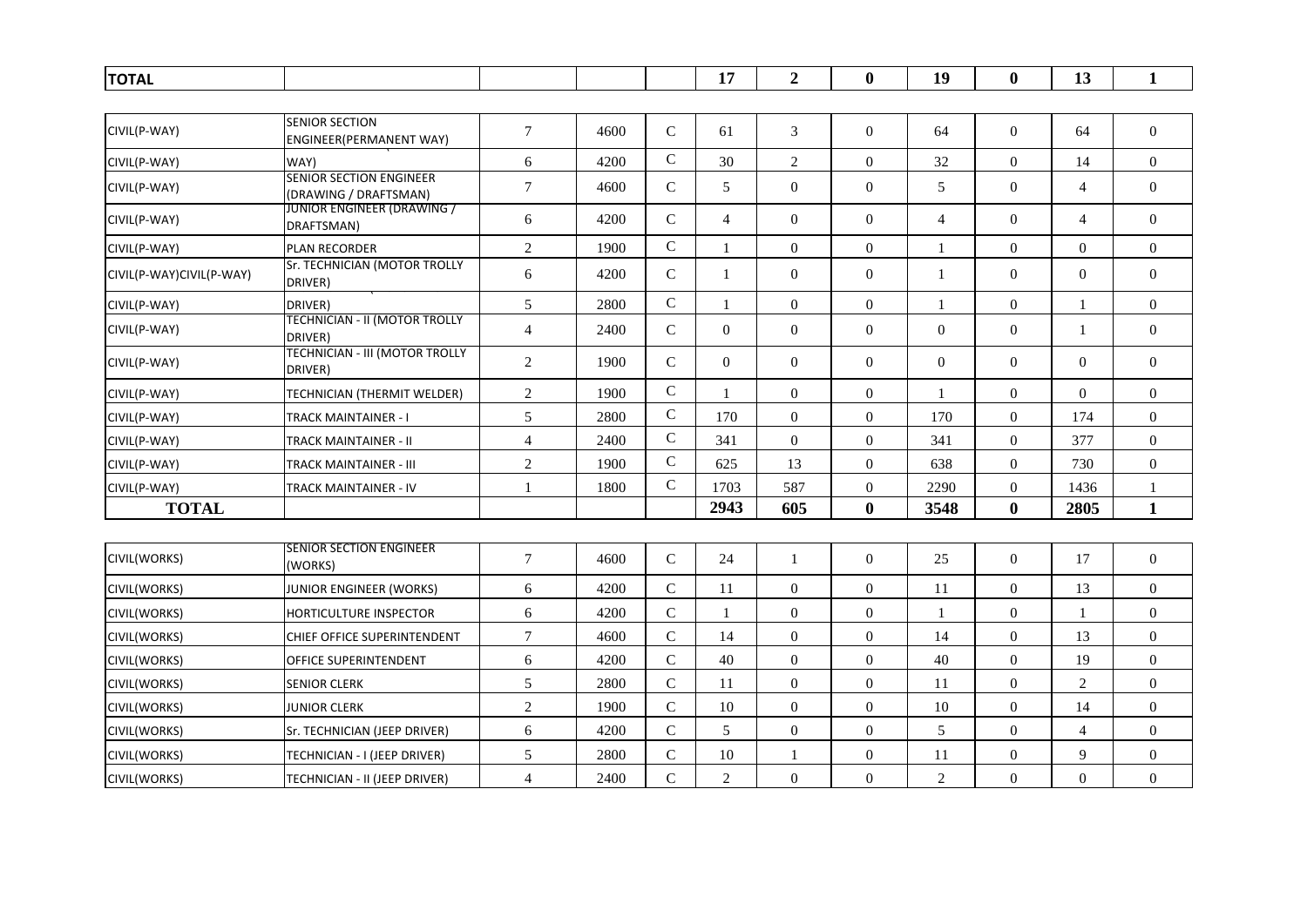| CIVIL(WORKS)        | TECHNICIAN - III (JEEP DRIVER)    | $\overline{c}$   | 1900 | $\mathcal{C}$ | 2              | 1                | $\theta$         | 3                        | $\Omega$         | $\overline{2}$ | $\Omega$         |
|---------------------|-----------------------------------|------------------|------|---------------|----------------|------------------|------------------|--------------------------|------------------|----------------|------------------|
| CIVIL(WORKS)        | Sr. TECHNICIAN (BLACK SIMTHY)     | 6                | 4200 | $\mathbf C$   | 10             | $\overline{0}$   | $\overline{0}$   | 10                       | $\mathbf{0}$     | $\overline{2}$ | $\overline{0}$   |
| CIVIL(WORKS)        | TECHNICIAN - I (BLACK SIMTHY)     | $\mathfrak{S}$   | 2800 | $\mathbf C$   | 19             | $\overline{c}$   | $\overline{0}$   | 21                       | $\overline{0}$   | 9              | $\overline{0}$   |
| CIVIL(WORKS)        | TECHNICIAN - II (BLACK SIMTHY)    | $\overline{4}$   | 2400 | $\mathcal{C}$ | 3              | $\overline{0}$   | $\overline{0}$   | 3                        | $\overline{0}$   | $\overline{4}$ | $\overline{0}$   |
| CIVIL(WORKS)        | TECHNICIAN - III (BLACK SIMTHY)   | $\overline{2}$   | 1900 | $\mathsf{C}$  | 6              | $\boldsymbol{0}$ | $\overline{0}$   | 6                        | $\boldsymbol{0}$ | 5              | $\overline{0}$   |
| CIVIL(WORKS)        | Sr. TECHNICIAN (HAMMERMAN)        | 6                | 4200 | $\mathsf{C}$  | 2              | $\overline{0}$   | $\overline{0}$   | 2                        | $\mathbf{0}$     | $\Omega$       | $\overline{0}$   |
| CIVIL(WORKS)        | TECHNICIAN - I (HAMMERMAN)        | 5                | 2800 | $\mathsf{C}$  | $\overline{4}$ | $\boldsymbol{0}$ | $\overline{0}$   | 4                        | $\boldsymbol{0}$ | $\overline{0}$ | $\overline{0}$   |
| CIVIL(WORKS)        | TECHNICIAN - II (HAMMERMAN)       | $\overline{4}$   | 2400 | $\mathbf C$   | $\overline{0}$ | $\boldsymbol{0}$ | $\boldsymbol{0}$ | $\mathbf{0}$             | $\boldsymbol{0}$ | $\overline{2}$ | $\overline{0}$   |
| <b>CIVIL(WORKS)</b> | TECHNICIAN - III (HAMMERMAN)      | $\overline{c}$   | 1900 | $\mathsf{C}$  | $\mathbf{1}$   | $\overline{0}$   | $\overline{0}$   | $\mathbf{1}$             | $\Omega$         | $\overline{7}$ | $\Omega$         |
| CIVIL(WORKS)        | Sr. TECHNICIAN (CARPENTER)        | 6                | 4200 | $\mathsf{C}$  | 6              | $\boldsymbol{0}$ | $\overline{0}$   | 6                        | $\boldsymbol{0}$ | 3              | $\overline{0}$   |
| CIVIL(WORKS)        | TECHNICIAN - I (CARPENTER)        | 5                | 2800 | ${\bf C}$     | 12             | $\overline{0}$   | $\overline{0}$   | 12                       | $\mathbf{0}$     | $\overline{7}$ | $\Omega$         |
| CIVIL(WORKS)        | TECHNICIAN - II (CARPENTER)       | $\overline{4}$   | 2400 | $\mathcal{C}$ | $\overline{2}$ |                  | $\overline{0}$   | 3                        | $\mathbf{0}$     | $\overline{2}$ | $\overline{0}$   |
| CIVIL(WORKS)        | TECHNICIAN - III (CARPENTER)      | $\mathbf{2}$     | 1900 | $\mathbf C$   | 3              | $\mathfrak{Z}$   | $\boldsymbol{0}$ | 6                        | $\boldsymbol{0}$ | $\tau$         | $\overline{0}$   |
| <b>CIVIL(WORKS)</b> | Sr. TECHNICIAN (FITTER)           | 6                | 4200 | $\mathsf{C}$  | $\overline{4}$ | $\overline{0}$   | $\overline{0}$   | $\overline{4}$           | $\Omega$         | $\overline{0}$ | $\Omega$         |
| CIVIL(WORKS)        | TECHNICIAN - I (FITTER )          | $\mathfrak{S}$   | 2800 | $\mathsf{C}$  | 7              | $\boldsymbol{0}$ | $\overline{0}$   | 7                        | $\overline{0}$   | $\overline{4}$ | $\overline{0}$   |
| CIVIL(WORKS)        | TECHNICIAN - II (FITTER )         | $\overline{4}$   | 2400 | $\mathbf C$   | $\mathbf{1}$   | $\boldsymbol{0}$ | $\boldsymbol{0}$ | -1                       | $\boldsymbol{0}$ | 3              | $\Omega$         |
| <b>CIVIL(WORKS)</b> | TECHNICIAN - III (FITTER )        | 2                | 1900 | $\mathcal{C}$ | 2              | $\overline{0}$   | $\overline{0}$   | 2                        | $\overline{0}$   | 2              | $\overline{0}$   |
| <b>CIVIL(WORKS)</b> | Sr. TECHNICIAN (PLUMBER FITTER)   | 6                | 4200 | ${\bf C}$     | 5              | $\boldsymbol{0}$ | $\overline{0}$   | 5                        | $\boldsymbol{0}$ | $\overline{0}$ | $\boldsymbol{0}$ |
| CIVIL(WORKS)        | TECHNICIAN - I (PLUMBER FITTER)   | 5                | 2800 | $\mathsf{C}$  | 11             | $\overline{0}$   | $\overline{0}$   | 11                       | $\mathbf{0}$     | $\mathbf{1}$   | $\overline{0}$   |
| CIVIL(WORKS)        | TECHNICIAN - II (PLUMBER FITTER)  | $\overline{4}$   | 2400 | $\mathsf{C}$  | 2              | 1                | $\overline{0}$   | 3                        | $\boldsymbol{0}$ | 6              | $\overline{0}$   |
| CIVIL(WORKS)        | TECHNICIAN - III (PLUMBER FITTER) | $\mathbf{2}$     | 1900 | $\mathbf C$   | $\mathfrak{Z}$ | $\boldsymbol{0}$ | $\boldsymbol{0}$ | 3                        | $\boldsymbol{0}$ | $10\,$         | $\overline{0}$   |
| CIVIL(WORKS)        | Sr. TECHNICIAN (MASON)            | 6                | 4200 | $\mathcal{C}$ | 6              | $\overline{0}$   | $\overline{0}$   | 6                        | $\overline{0}$   | $\mathbf{1}$   | $\Omega$         |
| CIVIL(WORKS)        | TECHNICIAN - I (MASON)            | 5                | 2800 | $\mathbf C$   | 12             | $\boldsymbol{0}$ | $\overline{0}$   | 12                       | $\boldsymbol{0}$ | -1             | $\overline{0}$   |
| CIVIL(WORKS)        | TECHNICIAN - II (MASON)           | $\overline{4}$   | 2400 | $\mathbf C$   | $\overline{2}$ | $\overline{0}$   | $\overline{0}$   | $\mathfrak{2}$           | $\overline{0}$   | $\overline{4}$ | $\overline{0}$   |
| CIVIL(WORKS)        | TECHNICIAN - III (MASON)          | $\boldsymbol{2}$ | 1900 | $\mathcal{C}$ | $\overline{2}$ |                  | $\overline{0}$   | 3                        | $\mathbf{0}$     | $\tau$         | $\overline{0}$   |
| CIVIL(WORKS)        | Sr. TECHNICIAN (PAINTER)          | 6                | 4200 | ${\bf C}$     | $\mathfrak{2}$ | $\boldsymbol{0}$ | $\boldsymbol{0}$ | $\mathfrak{2}$           | $\boldsymbol{0}$ | $\mathbf{1}$   | $\boldsymbol{0}$ |
| CIVIL(WORKS)        | TECHNICIAN - I (PAINTER)          | 5                | 2800 | $\mathcal{C}$ | $\overline{4}$ | $\overline{0}$   | $\overline{0}$   | 4                        | $\overline{0}$   | $\overline{2}$ | $\Omega$         |
| CIVIL(WORKS)        | TECHNICIAN - II (PAINTER)         | 4                | 2400 | $\mathbf C$   | 1              | $\boldsymbol{0}$ | $\overline{0}$   |                          | $\overline{0}$   | 5              | $\overline{0}$   |
| <b>CIVIL(WORKS)</b> | TECHNICIAN - III (PAINTER)        | 2                | 1900 | $\mathcal{C}$ | $\mathbf{1}$   | 2                | $\overline{0}$   | 3                        | $\overline{0}$   | 5              | $\Omega$         |
| CIVIL(WORKS)        | Sr. TECHNICIAN (POLISHER)         | $\sqrt{6}$       | 4200 | $\mathsf{C}$  | 1              | $\boldsymbol{0}$ | $\overline{0}$   | $\overline{\phantom{a}}$ | $\overline{0}$   | $\overline{0}$ | $\overline{0}$   |
| CIVIL(WORKS)        | TECHNICIAN - I (POLISHER)         | 5                | 2800 | $\mathbf C$   | $\overline{c}$ | $\boldsymbol{0}$ | $\Omega$         | $\overline{2}$           | $\Omega$         | $\Omega$       | $\Omega$         |
|                     |                                   |                  |      |               |                |                  |                  |                          |                  |                |                  |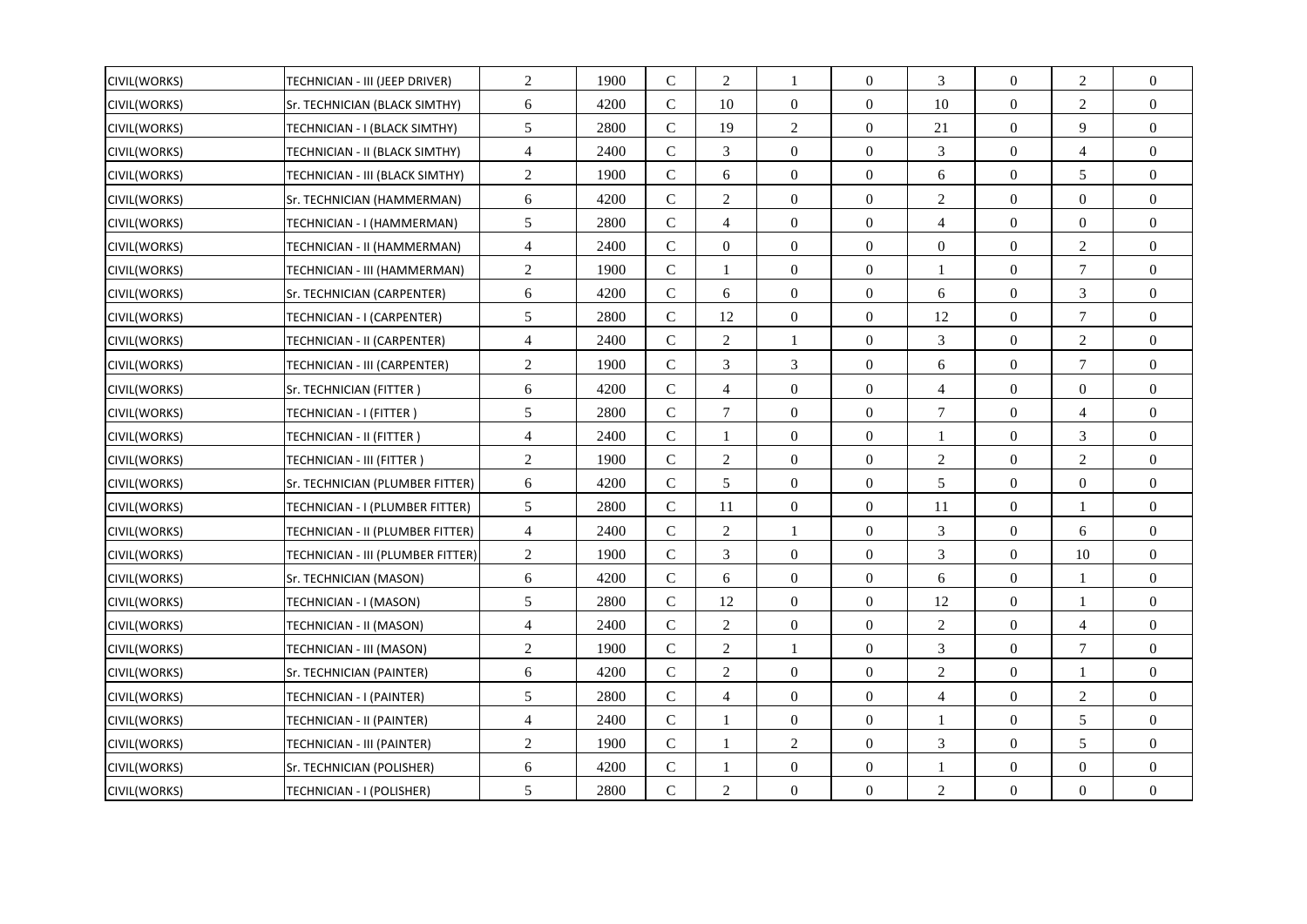| CIVIL(WORKS)        | TECHNICIAN - II (POLISHER)  | $\overline{4}$ | 2400 | ${\bf C}$      | $\boldsymbol{0}$ | $\mathbf{0}$     | $\Omega$         | $\mathbf{0}$     | $\boldsymbol{0}$ | $\mathbf{1}$     | $\mathbf{0}$     |
|---------------------|-----------------------------|----------------|------|----------------|------------------|------------------|------------------|------------------|------------------|------------------|------------------|
| <b>CIVIL(WORKS)</b> | TECHNICIAN - III (POLISHER) | $\overline{2}$ | 1900 | $\overline{C}$ | $\Omega$         | $\overline{0}$   | $\overline{0}$   | $\mathbf{0}$     | $\mathbf{0}$     | $\mathbf{1}$     | $\overline{0}$   |
| <b>CIVIL(WORKS)</b> | Sr. TECHNICIAN (WELDER)     | 6              | 4200 | ${\bf C}$      | $\mathbf{1}$     | $\overline{4}$   | $\overline{0}$   | 5                | $\boldsymbol{0}$ | $\boldsymbol{0}$ | $\boldsymbol{0}$ |
| CIVIL(WORKS)        | TECHNICIAN - I (WELDER)     | 5              | 2800 | $\mathbf C$    | 1                | 8                | $\overline{0}$   | 9                | $\boldsymbol{0}$ | 5                | $\boldsymbol{0}$ |
| CIVIL(WORKS)        | TECHNICIAN - II (WELDER)    | $\overline{4}$ | 2400 | ${\bf C}$      | $\overline{0}$   | $\overline{c}$   | $\overline{0}$   | 2                | $\mathbf{0}$     | 3                | $\boldsymbol{0}$ |
| CIVIL(WORKS)        | TECHNICIAN - III (WELDER)   | $\overline{2}$ | 1900 | $\overline{C}$ | $\boldsymbol{0}$ | 5                | $\overline{0}$   | 5                | $\mathbf{0}$     | $\overline{7}$   | $\boldsymbol{0}$ |
| CIVIL(WORKS)        | RECORD LIFTER               | $\mathbf{1}$   | 1800 | $\mathbf C$    | 1                | $\boldsymbol{0}$ | $\overline{0}$   |                  | $\boldsymbol{0}$ | $\boldsymbol{0}$ | $\boldsymbol{0}$ |
| CIVIL(WORKS)        | <b>ACCOUNTS ASSISTANT</b>   | 6              | 4200 | ${\bf C}$      | $\sqrt{2}$       | $\boldsymbol{0}$ | $\overline{0}$   | $\boldsymbol{2}$ | $\boldsymbol{0}$ |                  | $\boldsymbol{0}$ |
| CIVIL(WORKS)        | <b>CARE TAKER</b>           | $\overline{c}$ | 1900 | $\overline{C}$ | 1                | $\mathbf{0}$     | $\overline{0}$   | 1                | $\boldsymbol{0}$ | 1                | $\boldsymbol{0}$ |
| <b>CIVIL(WORKS)</b> | <b>CARE TAKER</b>           | $\mathbf{1}$   | 1800 | ${\bf C}$      | 13               | $\mathbf{0}$     | $\overline{0}$   | 13               | $\mathbf{0}$     | 11               | $\boldsymbol{0}$ |
| CIVIL(WORKS)        | <b>HELPER</b>               | $\mathbf{1}$   | 1800 | $\mathbf C$    | 280              | 9                | $\overline{0}$   | 289              | $\boldsymbol{0}$ | 205              |                  |
| CIVIL(WORKS)        | <b>VALVE MAN</b>            | $\mathbf{1}$   | 1800 | ${\bf C}$      | 26               | $\mathbf{0}$     | $\overline{0}$   | 26               | $\boldsymbol{0}$ | 17               | $\overline{0}$   |
| CIVIL(WORKS)        | <b>MALI</b>                 | $\mathbf{1}$   | 1800 | $\overline{C}$ | $\overline{7}$   | $\boldsymbol{0}$ | $\boldsymbol{0}$ | $\overline{7}$   | $\mathbf{0}$     | $\mathfrak{Z}$   | $\boldsymbol{0}$ |
| CIVIL(WORKS)        | CHOWKIDAR CUM MALI          | $\mathbf{1}$   | 1800 | $\mathbf C$    | $\overline{2}$   | $\boldsymbol{0}$ | $\overline{0}$   | $\boldsymbol{2}$ | $\boldsymbol{0}$ | $\overline{1}$   | $\boldsymbol{0}$ |
| CIVIL(WORKS)        | SAFAIWALA                   | 1              | 1800 | $\mathbf C$    | 18               | $\boldsymbol{0}$ | $\overline{0}$   | 18               | $\boldsymbol{0}$ | 14               | $\boldsymbol{0}$ |
| CIVIL(WORKS)        | PART TIME SAFAIWALA         | 1              | 1800 | $\mathbf C$    | $\mathbf{1}$     | $\mathbf{0}$     | $\overline{0}$   | -1               | $\mathbf{0}$     | $\boldsymbol{0}$ | $\boldsymbol{0}$ |
| <b>CIVIL(WORKS)</b> | PEON (OFFICE)               | $\mathbf{1}$   | 1800 | $\overline{C}$ | 10               | $\boldsymbol{0}$ | $\boldsymbol{0}$ | 10               | $\boldsymbol{0}$ | 10               |                  |
| CIVIL(WORKS)        | CHOWKIDAR                   | $\mathbf{1}$   | 1800 | $\mathbf C$    | 45               | $\boldsymbol{0}$ | $\overline{0}$   | 45               | $\boldsymbol{0}$ | 21               | $\boldsymbol{0}$ |
| <b>TOTAL</b>        |                             |                |      |                | 674              | 41               | $\mathbf 0$      | 715              | $\mathbf 0$      | 495              | $\mathbf 0$      |
|                     |                             |                |      |                |                  |                  |                  |                  |                  |                  |                  |
| MECHANICAL(POWER)   | CHIEF LOCO CONTROLLER       | $\tau$         | 4600 | $\mathbf C$    | $\overline{0}$   | $\overline{0}$   | $\overline{0}$   | $\mathbf{0}$     | $\boldsymbol{0}$ | $\boldsymbol{0}$ | $\boldsymbol{0}$ |
| MECHANICAL(POWER)   | <b>LOCO CONTROLLER</b>      | $6\,$          | 4200 | $\mathbf C$    | 11               | $\boldsymbol{0}$ | $\overline{0}$   | 11               | $\boldsymbol{0}$ | 11               | $\boldsymbol{0}$ |
| MECHANICAL(POWER)   | CHIEF CREW CONTROLLER       | $\tau$         | 4600 | $\mathbf C$    | $\overline{0}$   | $\mathbf{0}$     | $\overline{0}$   | $\theta$         | $\boldsymbol{0}$ | $\overline{0}$   | $\boldsymbol{0}$ |
| MECHANICAL(POWER)   | <b>CREW CONTROLLER</b>      | 6              | 4200 | ${\bf C}$      | 35               | $\boldsymbol{0}$ | $\overline{0}$   | 35               | $\mathbf{0}$     | 17               | $\boldsymbol{0}$ |
| MECHANICAL(POWER)   | SENIOR LOCO INSPECTOR       | $\tau$         | 4600 | $\mathbf C$    | 24               | $\mathbf{0}$     | $\mathbf{0}$     | 24               | $\boldsymbol{0}$ | 21               | $\boldsymbol{0}$ |
| MECHANICAL(POWER)   | LOCO PILOT (MAIL)           | 6              | 4200 | $\mathbf C$    | 69               | $\boldsymbol{0}$ | $\overline{0}$   | 69               | $\boldsymbol{0}$ | 60               | $\mathbf{0}$     |
| MECHANICAL(POWER)   | LOCO PILOT (PASSENGER)      | 6              | 4200 | $\mathbf C$    | 103              | $\mathbf{0}$     | $\overline{0}$   | 103              | $\mathbf{0}$     | 70               | $\boldsymbol{0}$ |
| MECHANICAL(POWER)   | LOCO PILOT (GOODS)          | 6              | 4200 | ${\bf C}$      | 137              | $\boldsymbol{0}$ | $\overline{0}$   | 137              | $\boldsymbol{0}$ | 83               | $\boldsymbol{0}$ |
| MECHANICAL(POWER)   | LOCO PILOT (SHUNTING) - I   | 6              | 4200 | $\mathbf C$    | 25               | $\boldsymbol{0}$ | $\overline{0}$   | 25               | $\boldsymbol{0}$ | 1                | $\boldsymbol{0}$ |
| MECHANICAL(POWER)   | LOCO PILOT (SHUNTING) - II  | 4              | 2400 | $\mathbf C$    | 24               | $\mathbf{0}$     | $\overline{0}$   | 24               | $\mathbf{0}$     | 2                | $\overline{0}$   |
| MECHANICAL(POWER)   | SENIOR LOCO PILOT (DISEL)   | $\overline{4}$ | 2400 | $\overline{C}$ | 247              | $\mathbf{0}$     | $\overline{0}$   | 247              | $\mathbf{0}$     | 146              | $\boldsymbol{0}$ |

г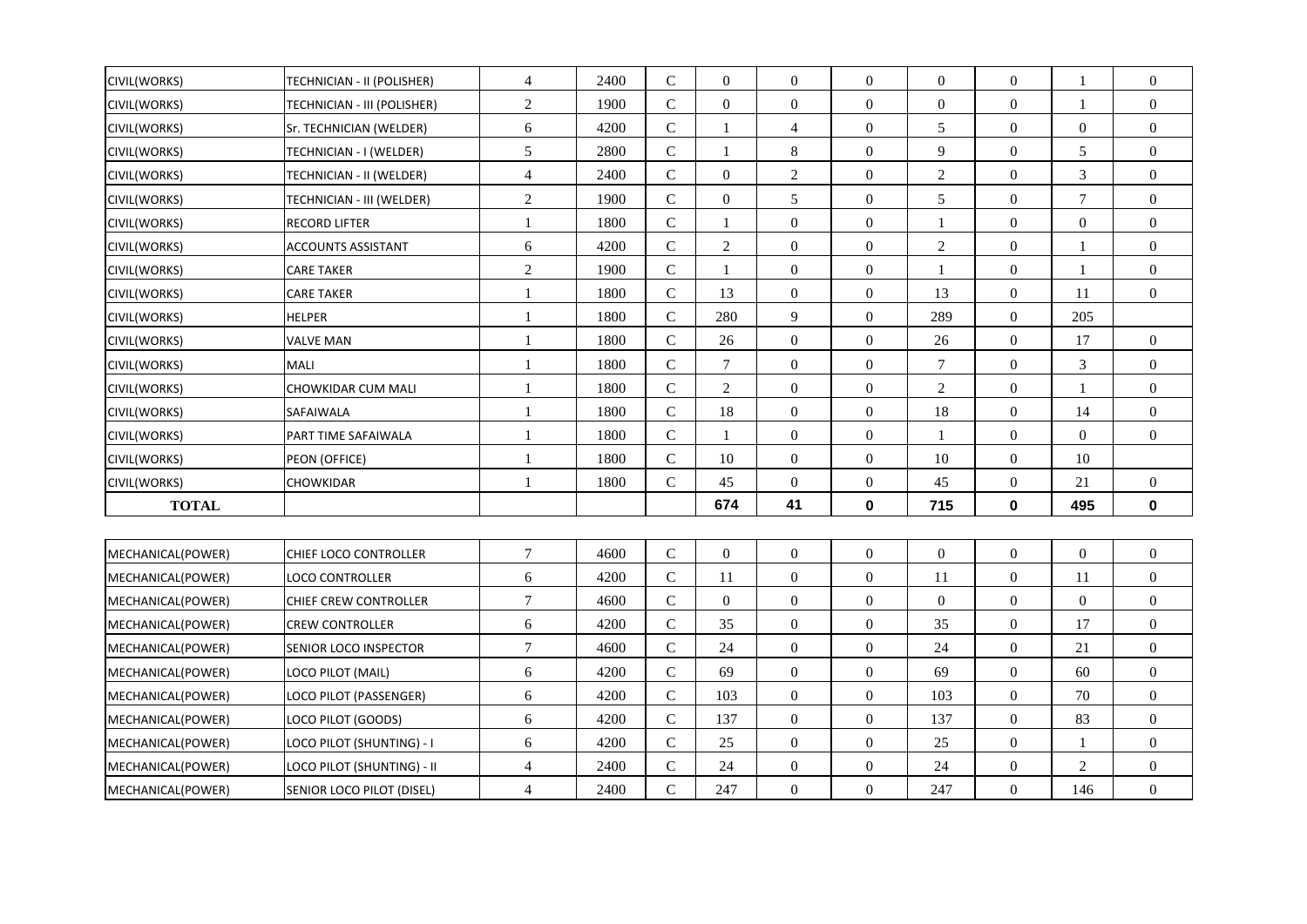| MECHANICAL(POWER) | <b>ASSISTANT LOCO PILOT (DISEL)</b> | $\sqrt{2}$       | 1900 | $\mathsf{C}$ | 62               | $\overline{0}$   | $\overline{0}$   | 62               | $\overline{0}$   | 145              | $\overline{0}$   |
|-------------------|-------------------------------------|------------------|------|--------------|------------------|------------------|------------------|------------------|------------------|------------------|------------------|
| MECHANICAL(POWER) | <b>SENIOR TECHNICIAN</b>            | $\sqrt{6}$       | 4200 | $\mathbf C$  | -1               | $\overline{0}$   | $\overline{0}$   | 1                | $\overline{0}$   | $\overline{0}$   | $\mathbf{0}$     |
| MECHANICAL(POWER) | <b>TECHNICIAN - I</b>               | $\mathfrak{S}$   | 2800 | $\mathsf{C}$ | 3                | $\overline{0}$   | $\overline{0}$   | 3                | $\overline{0}$   | $\overline{c}$   | $\overline{0}$   |
| MECHANICAL(POWER) | TECHNICIAN - II                     | $\overline{4}$   | 2400 | $\mathbf C$  | $\boldsymbol{0}$ | $\overline{0}$   | $\mathbf{0}$     | $\boldsymbol{0}$ | $\boldsymbol{0}$ | 1                | $\boldsymbol{0}$ |
| MECHANICAL(POWER) | TECHNICIAN - III                    | $\sqrt{2}$       | 1900 | $\mathbf C$  | $\mathbf{1}$     | $\overline{4}$   | $\overline{0}$   | $\mathfrak s$    | $\boldsymbol{0}$ | 5                | $\overline{0}$   |
| MECHANICAL(POWER) | <b>HELPER</b>                       | $\mathbf{1}$     | 1800 | $\mathsf{C}$ | 10               | 4                | $\overline{0}$   | 14               | $\overline{0}$   | 11               | $\Omega$         |
| MECHANICAL(POWER) | SAFAIWALA                           | 1                | 1800 | $\mathbf C$  | 11               | $\overline{0}$   | $\overline{0}$   | 11               | $\boldsymbol{0}$ | 9                | $\boldsymbol{0}$ |
| MECHANICAL(POWER) | CHIEF OFFICE SUPERINTENDENT         | $\boldsymbol{7}$ | 4600 | $\mathbf C$  | $\overline{7}$   | $\boldsymbol{0}$ | $\boldsymbol{0}$ | $\tau$           | $\boldsymbol{0}$ | $\overline{4}$   | $\boldsymbol{0}$ |
| MECHANICAL(POWER) | OFFICE SUPERINTENDENT               | 6                | 4200 | $\mathsf{C}$ | 19               | $\theta$         | $\Omega$         | 19               | $\mathbf{0}$     | 14               | $\Omega$         |
| MECHANICAL(POWER) | <b>SENIOR CLERK</b>                 | $\mathfrak{S}$   | 2800 | $\mathbf C$  | 5                | 1                | $\overline{0}$   | 6                | $\boldsymbol{0}$ | 3                | $\mathbf{0}$     |
| MECHANICAL(POWER) | <b>JUNIOR CLERK</b>                 | $\sqrt{2}$       | 1900 | $\mathbf C$  | 5                | 3                | $\mathbf{0}$     | 8                | $\mathbf{0}$     | 8                | $\boldsymbol{0}$ |
| MECHANICAL(POWER) | <b>JANITOR</b>                      | $\sqrt{2}$       | 1900 | $\mathbf C$  | $\mathbf{1}$     | $\overline{0}$   | $\overline{0}$   | 1                | $\overline{0}$   | 1                | $\boldsymbol{0}$ |
| MECHANICAL(POWER) | R R COOK                            | $\overline{4}$   | 2400 | $\mathbf C$  | 6                | $\overline{0}$   | $\overline{0}$   | 6                | $\boldsymbol{0}$ | $\overline{4}$   | $\overline{0}$   |
| MECHANICAL(POWER) | R R COOK                            | $\mathbf{2}$     | 1900 | $\mathbf C$  | 6                | $\overline{0}$   | $\boldsymbol{0}$ | 6                | $\overline{0}$   | 6                | $\mathbf{0}$     |
| MECHANICAL(POWER) | R R COOK                            | $\mathbf{1}$     | 1800 | $\mathbf C$  | 2                | $\boldsymbol{0}$ | $\overline{0}$   | $\overline{c}$   | $\boldsymbol{0}$ | -1               | $\mathbf{0}$     |
| MECHANICAL(POWER) | R R BEARER                          | 1                | 1800 | $\mathbf C$  | 6                | $\overline{0}$   | $\overline{0}$   | 6                | $\mathbf{0}$     | 9                | $\overline{0}$   |
| MECHANICAL(POWER) | <b>CARE TAKER</b>                   | $\sqrt{2}$       | 1900 | $\mathbf C$  | 3                | $\boldsymbol{0}$ | $\boldsymbol{0}$ | $\mathfrak 3$    | $\boldsymbol{0}$ | -1               | $\boldsymbol{0}$ |
| MECHANICAL(POWER) | <b>DAFTARY</b>                      | $\mathbf{1}$     | 1800 | $\mathsf{C}$ | $\mathbf{1}$     | $\overline{0}$   | $\overline{0}$   | 1                | $\Omega$         | 1                | $\Omega$         |
| MECHANICAL(POWER) | PEON (OFFICE)                       | $\mathbf{1}$     | 1800 | $\mathbf C$  | 3                | $\overline{0}$   | $\boldsymbol{0}$ | 3                | $\boldsymbol{0}$ | $\overline{0}$   | $\mathbf{0}$     |
| <b>TOTAL</b>      |                                     |                  |      |              | 827              | 12               | $\mathbf 0$      | 839              | $\mathbf 0$      | 636              | $\mathbf 0$      |
|                   |                                     |                  |      |              |                  |                  |                  |                  |                  |                  |                  |
| MECHANICAL(C&W)   | <b>SENIOR SECTION ENGINEER</b>      | $\boldsymbol{7}$ | 4600 | $\mathbf C$  | 46               | $\overline{0}$   | $\overline{0}$   | 46               | $\boldsymbol{0}$ | 33               | $\overline{0}$   |
| MECHANICAL(C&W)   | <b>JUNIOR ENGINEER</b>              | 6                | 4200 | $\mathbf C$  | 23               | $\boldsymbol{0}$ | $\boldsymbol{0}$ | 23               | $\overline{0}$   | 17               | $\overline{0}$   |
| MECHANICAL(C&W)   | Sr. TECHNICIAN (FITTER)             | $\sqrt{6}$       | 4200 | $\mathbf C$  | 97               | $\overline{0}$   | $\boldsymbol{0}$ | 97               | $\boldsymbol{0}$ | 70               | $\mathbf{0}$     |
| MECHANICAL(C&W)   | TECHNICIAN (FITTER) - I             | $\mathfrak{S}$   | 2800 | $\mathbf C$  | 190              | $\overline{0}$   | $\overline{0}$   | 190              | $\overline{0}$   | 16               | $\overline{0}$   |
| MECHANICAL(C&W)   | TECHNICIAN (FITTER) - II            | $\overline{4}$   | 2400 | $\mathbf C$  | 30               | $\overline{0}$   | $\overline{0}$   | 30               | $\overline{0}$   | 68               | $\mathbf{0}$     |
| MECHANICAL(C&W)   | TECHNICIAN (FITTER) - III           | $\sqrt{2}$       | 1900 | $\mathbf C$  | 53               | 3                | $\mathbf{0}$     | 56               | $\boldsymbol{0}$ | 153              | $\mathbf{0}$     |
| MECHANICAL(C&W)   | Sr. TECHNICIAN (CARPENTER)          | 6                | 4200 | ${\bf C}$    | $\overline{4}$   | $\overline{0}$   | $\overline{0}$   | $\overline{4}$   | $\overline{0}$   | $\overline{4}$   | $\overline{0}$   |
| MECHANICAL(C&W)   | TECHNICIAN (CARPENTER) - I          | $\mathfrak{S}$   | 2800 | $\mathbf C$  | 9                | $\overline{0}$   | $\overline{0}$   | 9                | $\boldsymbol{0}$ | $\overline{4}$   | $\mathbf{0}$     |
| MECHANICAL(C&W)   | TECHNICIAN (CARPENTER) - II         | $\overline{4}$   | 2400 | $\mathbf C$  | -1               | $\boldsymbol{0}$ | $\boldsymbol{0}$ |                  | $\boldsymbol{0}$ | $\boldsymbol{0}$ | $\overline{0}$   |
| MECHANICAL(C&W)   | TECHNICIAN (CARPENTER) - III        | $\overline{2}$   | 1900 | $\mathbf C$  | 3                | $\boldsymbol{0}$ | $\boldsymbol{0}$ | 3                | $\boldsymbol{0}$ | 8                | $\boldsymbol{0}$ |
|                   |                                     |                  |      |              |                  |                  |                  |                  |                  |                  |                  |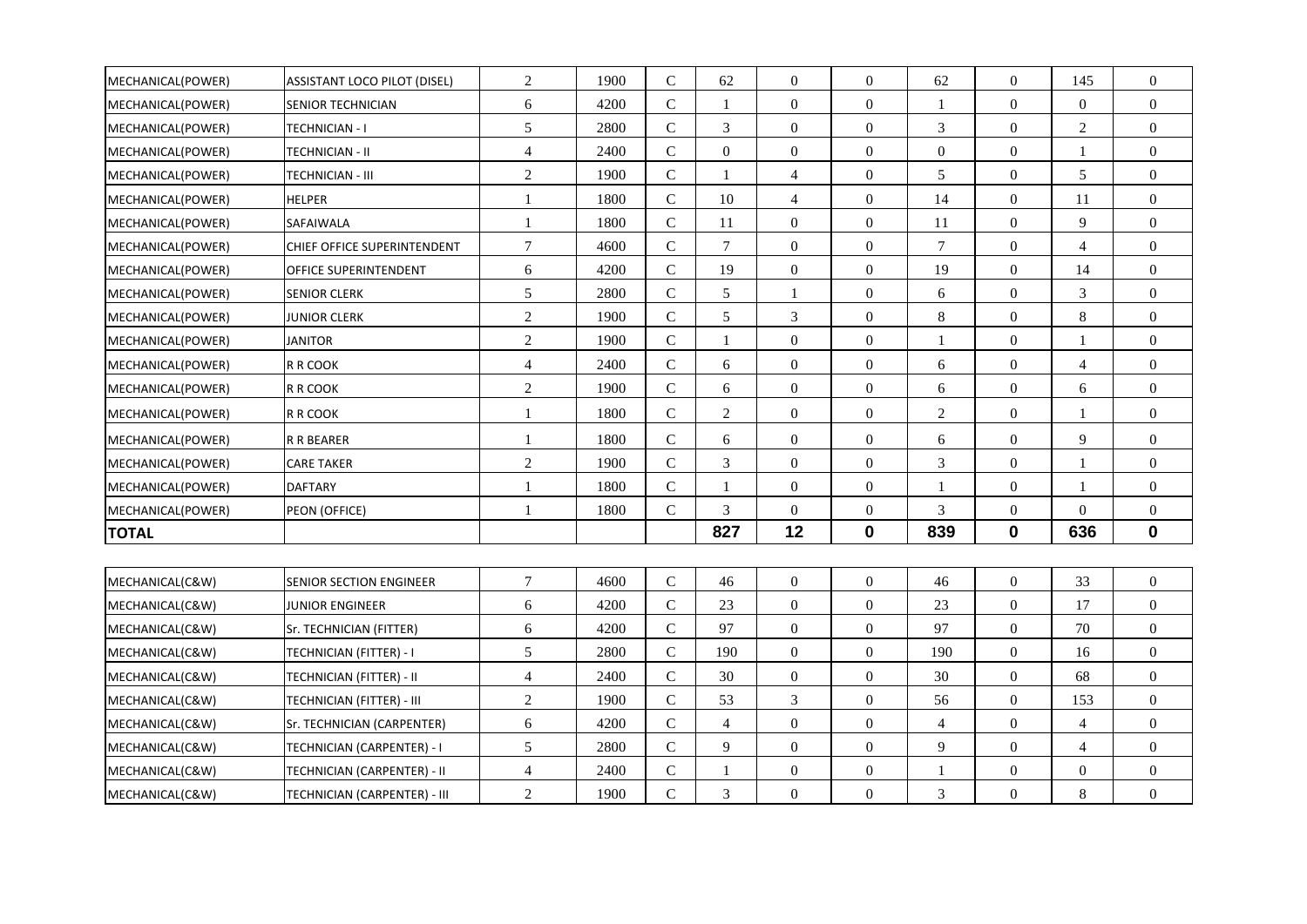| MECHANICAL(C&W) | Sr. TECHNICIAN (TRIMMER)        | 6              | 4200 | $\mathsf{C}$   | 1              | $\theta$         | $\Omega$         | $\mathbf{1}$     | $\Omega$         | $\overline{0}$   | $\overline{0}$   |
|-----------------|---------------------------------|----------------|------|----------------|----------------|------------------|------------------|------------------|------------------|------------------|------------------|
| MECHANICAL(C&W) | TECHNICIAN (TRIMMER) - I        | $\sqrt{5}$     | 2800 | $\mathsf{C}$   | $\overline{2}$ | $\mathbf{0}$     | $\mathbf{0}$     | $\mathfrak{2}$   | $\overline{0}$   | 1                | $\mathbf{0}$     |
| MECHANICAL(C&W) | TECHNICIAN (TRIMMER) - II       | $\overline{4}$ | 2400 | $\mathsf{C}$   | $\Omega$       | $\theta$         | $\mathbf{0}$     | $\theta$         | $\Omega$         | $\overline{0}$   | $\overline{0}$   |
| MECHANICAL(C&W) | TECHNICIAN (TRIMMER) - III      | $\overline{2}$ | 1900 | $\mathbf C$    | 1              | $\mathbf{0}$     | $\overline{0}$   | $\overline{1}$   | $\overline{0}$   | $\overline{2}$   | $\boldsymbol{0}$ |
| MECHANICAL(C&W) | Sr. TECHNICIAN (PAINTER)        | 6              | 4200 | $\mathsf{C}$   | $\mathbf{1}$   | $\mathbf{0}$     | $\boldsymbol{0}$ | $\mathbf{1}$     | $\overline{0}$   | $\overline{2}$   | $\overline{0}$   |
| MECHANICAL(C&W) | TECHNICIAN (PAINTER) - I        | 5              | 2800 | $\mathsf{C}$   | 3              | $\mathbf{0}$     | $\mathbf{0}$     | 3                | $\overline{0}$   | $\overline{2}$   | $\overline{0}$   |
| MECHANICAL(C&W) | TECHNICIAN (PAINTER) - II       | $\overline{4}$ | 2400 | $\mathbf C$    | $\overline{0}$ | $\mathbf{0}$     | $\overline{0}$   | $\overline{0}$   | $\overline{0}$   | $\boldsymbol{0}$ | $\boldsymbol{0}$ |
| MECHANICAL(C&W) | TECHNICIAN (PAINTER) - III      | $\overline{2}$ | 1900 | $\mathbf C$    | 1              | $\theta$         | $\Omega$         | $\overline{1}$   | $\Omega$         | $\mathbf{1}$     | $\overline{0}$   |
| MECHANICAL(C&W) | Sr. TECHNICIAN (CRANE DRIVER)   | 6              | 4200 | $\mathsf{C}$   | 1              | $\mathbf{0}$     | $\overline{0}$   | 1                | $\overline{0}$   | 1                | $\overline{0}$   |
| MECHANICAL(C&W) | TECHNICIAN (CRANE DRIVER) - I   | 5              | 2800 | $\mathcal{C}$  | $\overline{2}$ | $\mathbf{0}$     | $\mathbf{0}$     | $\mathfrak{2}$   | $\overline{0}$   | $\Omega$         | $\overline{0}$   |
| MECHANICAL(C&W) | TECHNICIAN (CRANE DRIVER) - II  | $\overline{4}$ | 2400 | $\mathsf{C}$   | $\overline{0}$ | $\overline{0}$   | $\overline{0}$   | $\overline{0}$   | $\overline{0}$   | $\overline{0}$   | $\overline{0}$   |
| MECHANICAL(C&W) | TECHNICIAN (CRANE DRIVER) - III | $\sqrt{2}$     | 1900 | $\mathbf C$    | $\overline{0}$ | $\mathbf{0}$     | $\mathbf{0}$     | $\boldsymbol{0}$ | $\overline{0}$   | $\overline{0}$   | $\overline{0}$   |
| MECHANICAL(C&W) | ATTANDENT)                      | 6              | 4200 | $\mathbf C$    | 1              | $\mathbf{0}$     | $\boldsymbol{0}$ | $\mathbf{1}$     | $\boldsymbol{0}$ | 1                | $\boldsymbol{0}$ |
| MECHANICAL(C&W) | ATTANDENT) - I                  | 5              | 2800 | $\mathsf{C}$   | 3              | $\mathbf{0}$     | $\boldsymbol{0}$ | 3                | $\boldsymbol{0}$ | $\overline{2}$   | $\boldsymbol{0}$ |
| MECHANICAL(C&W) | ATTANDENT) - II                 | $\overline{4}$ | 2400 | $\mathsf{C}$   | $\overline{0}$ | $\mathbf{0}$     | $\mathbf{0}$     | $\overline{0}$   | $\overline{0}$   | $\overline{0}$   | $\overline{0}$   |
| MECHANICAL(C&W) | ATTANDENT) - III                | $\overline{c}$ | 1900 | $\mathbf C$    | 1              | $\theta$         | $\mathbf{0}$     | $\mathbf{1}$     | $\overline{0}$   | $\mathbf{1}$     | $\overline{0}$   |
| MECHANICAL(C&W) | Sr. TECHNICIAN (TRUCK DRIVER)   | 6              | 4200 | $\mathcal{C}$  | 1              | $\overline{0}$   | $\overline{0}$   | $\mathbf{1}$     | $\boldsymbol{0}$ | 1                | $\overline{0}$   |
| MECHANICAL(C&W) | TECHNICIAN (TRUCK DRIVER) - I   | 5              | 2800 | $\overline{C}$ | $\Omega$       | $\theta$         | $\mathbf{0}$     | $\overline{0}$   | $\overline{0}$   | $\Omega$         | $\overline{0}$   |
| MECHANICAL(C&W) | TECHNICIAN (TRUCK DRIVER) - II  | $\overline{4}$ | 2400 | $\mathbf C$    | $\overline{0}$ | $\boldsymbol{0}$ | $\boldsymbol{0}$ | $\overline{0}$   | $\boldsymbol{0}$ | $\boldsymbol{0}$ | $\boldsymbol{0}$ |
| MECHANICAL(C&W) | Sr. TECHNICIAN (WELDER)         | 6              | 4200 | $\mathbf C$    | $\overline{c}$ | $\theta$         | $\mathbf{0}$     | $\overline{c}$   | $\overline{0}$   | $\mathfrak{Z}$   | $\overline{0}$   |
| MECHANICAL(C&W) | TECHNICIAN (WELDER) - I         | 5              | 2800 | $\mathbf C$    | 5              | $\boldsymbol{0}$ | $\boldsymbol{0}$ | 5                | $\boldsymbol{0}$ | $\overline{4}$   | $\boldsymbol{0}$ |
| MECHANICAL(C&W) | TECHNICIAN (WELDER) - II        | $\overline{4}$ | 2400 | $\overline{C}$ | 1              | $\theta$         | $\Omega$         | $\mathbf{1}$     | $\Omega$         | $\Omega$         | $\overline{0}$   |
| MECHANICAL(C&W) | TECHNICIAN (WELDER) - III       | $\overline{2}$ | 1900 | $\mathsf{C}$   | 1              | $\overline{0}$   | $\overline{0}$   | -1               | $\mathbf{0}$     | $\overline{4}$   | $\overline{0}$   |
| MECHANICAL(C&W) | HELPER (MULTI PURPOSE)          | 1              | 1800 | $\mathbf{C}$   | 182            | 3                | $\mathbf{0}$     | 185              | $\Omega$         | 141              | $\overline{0}$   |
| MECHANICAL(C&W) | <b>HELPER SAFAIWALA</b>         | -1             | 1800 | $\mathsf{C}$   | $\Omega$       | $\mathbf{0}$     | $\mathbf{0}$     | $\overline{0}$   | $\mathbf{0}$     | $\overline{0}$   | $\boldsymbol{0}$ |
| MECHANICAL(C&W) | CHIEF OFFICE SUPERINTENDENT     | $\tau$         | 4600 | $\overline{C}$ | $\overline{4}$ | $\mathbf{0}$     | $\theta$         | 4                | $\mathbf{0}$     | $\overline{2}$   | $\overline{0}$   |
| MECHANICAL(C&W) | OFFICE SUPERINTENDENT           | 6              | 4200 | $\mathbf C$    | 10             | $\mathbf{0}$     | $\mathbf{0}$     | 10               | $\overline{0}$   | $\,8\,$          | $\overline{0}$   |
| MECHANICAL(C&W) | <b>SENIOR CLERK</b>             | 5              | 2800 | $\mathbf C$    | 3              | $\mathbf{0}$     | $\mathbf{0}$     | 3                | $\overline{0}$   | $\overline{2}$   | $\boldsymbol{0}$ |
| MECHANICAL(C&W) | <b>JUNIOR CLERK</b>             | $\overline{4}$ | 2400 | $\mathsf{C}$   | $\overline{2}$ | $\mathbf{0}$     | $\boldsymbol{0}$ | $\mathfrak{2}$   | $\boldsymbol{0}$ | $\overline{4}$   | $\boldsymbol{0}$ |
| <b>TOTAL</b>    |                                 |                |      |                | 684            | 6                | $\boldsymbol{0}$ | 690              | $\bf{0}$         | 555              | $\bf{0}$         |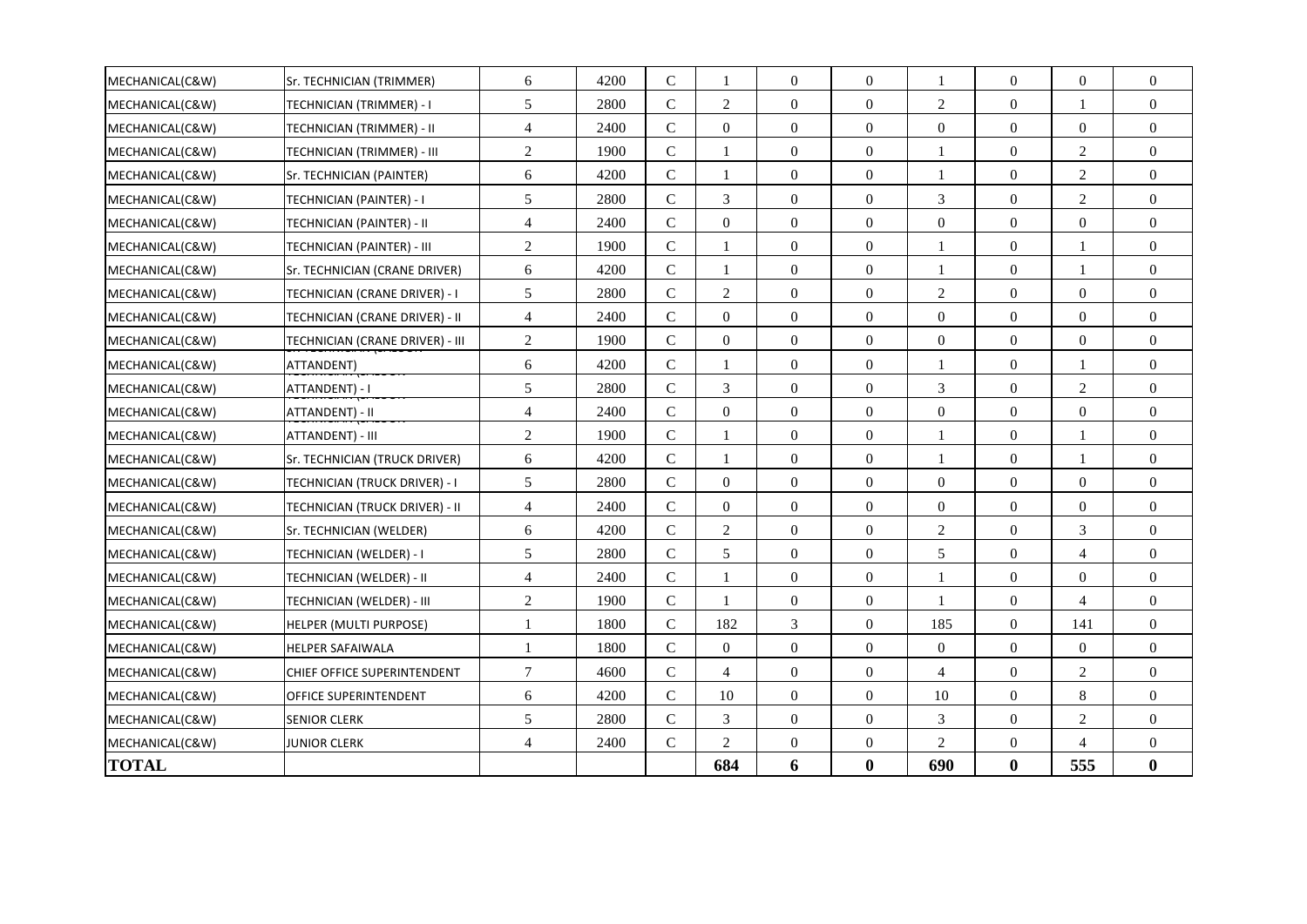| MECHANICAL(DEMU) | SSE - MECH                          | $\overline{7}$ | 4600 | $\mathcal{C}$ | $\tau$         | $\Omega$         | $\Omega$         | $\tau$         | $\Omega$         | $\Omega$         | $\Omega$         |
|------------------|-------------------------------------|----------------|------|---------------|----------------|------------------|------------------|----------------|------------------|------------------|------------------|
| MECHANICAL(DEMU) | JE - MECH                           | 6              | 4200 | $\mathbf C$   | 8              | $\mathbf{0}$     | $\overline{0}$   | 8              | $\overline{0}$   | $\overline{0}$   | $\overline{0}$   |
| MECHANICAL(DEMU) | SSE - ELECT                         | $\overline{7}$ | 4600 | $\mathsf{C}$  | $\mathfrak{Z}$ | $\mathbf{0}$     | $\boldsymbol{0}$ | $\mathfrak{Z}$ | $\overline{0}$   | $\overline{0}$   | $\overline{0}$   |
| MECHANICAL(DEMU) | $JE - E$                            | 6              | 4200 | $\mathsf{C}$  | 3              | $\Omega$         | $\Omega$         | 3              | $\Omega$         | $\Omega$         | $\Omega$         |
| MECHANICAL(DEMU) | JE - DRAWING                        | 6              | 4200 | $\mathsf{C}$  | 1              | $\boldsymbol{0}$ | $\overline{0}$   | 1              | $\overline{0}$   | $\overline{0}$   | $\mathbf{0}$     |
| MECHANICAL(DEMU) | $CMS - I / CMS - II$                | $\overline{7}$ | 4600 | $\mathcal{C}$ | $\mathbf{1}$   | $\Omega$         | $\overline{0}$   | $\mathbf{1}$   | $\overline{0}$   | $\Omega$         | $\Omega$         |
| MECHANICAL(DEMU) | $CMA - I / CMA - II$                | 6              | 4200 | $\mathbf C$   | 1              | $\mathbf{0}$     | $\overline{0}$   | $\mathbf{1}$   | $\overline{0}$   | $\Omega$         | $\overline{0}$   |
| MECHANICAL(DEMU) | LABORATORY ASSISTANT                | $\overline{2}$ | 1900 | $\mathbf C$   | 1              | $\mathbf{0}$     | $\boldsymbol{0}$ | 1              | $\boldsymbol{0}$ | $\overline{0}$   | $\overline{0}$   |
| MECHANICAL(DEMU) | SENIOR TECHNICIAN - M               | 6              | 4200 | $\mathcal{C}$ | $\overline{4}$ | $\mathbf{0}$     | $\theta$         | $\overline{4}$ | $\overline{0}$   | $\Omega$         | $\Omega$         |
| MECHANICAL(DEMU) | TECHNICIAN - I (M)                  | 5              | 2800 | $\mathbf C$   | 22             | $\mathbf{0}$     | $\overline{0}$   | 22             | $\overline{0}$   | $\overline{0}$   | $\overline{0}$   |
| MECHANICAL(DEMU) | TECHNICIAN - II (M)                 | 4              | 2400 | $\mathsf C$   | 12             | $\mathbf{0}$     | $\overline{0}$   | 12             | $\overline{0}$   | $\Omega$         | $\Omega$         |
| MECHANICAL(DEMU) | TECHNICIAN - III (M)                | $\overline{2}$ | 1900 | $\mathcal{C}$ | 10             | $\mathbf{0}$     | $\overline{0}$   | 10             | $\overline{0}$   | $\Omega$         | $\overline{0}$   |
| MECHANICAL(DEMU) | SENIOR TECHNICIAN - (E)             | 6              | 4200 | ${\bf C}$     | 2              | $\boldsymbol{0}$ | $\boldsymbol{0}$ | $\mathfrak{2}$ | $\overline{0}$   | $\overline{0}$   | $\overline{0}$   |
| MECHANICAL(DEMU) | TECHNICIAN - I (E)                  | 5              | 2800 | $\mathcal{C}$ | $\tau$         | $\Omega$         | $\theta$         | $\tau$         | $\overline{0}$   | $\Omega$         | $\Omega$         |
| MECHANICAL(DEMU) | TECHNICIAN - II (E)                 | 4              | 2400 | $\mathsf{C}$  | $\mathfrak{Z}$ | $\mathbf{0}$     | $\overline{0}$   | 3              | $\overline{0}$   | $\overline{0}$   | $\mathbf{0}$     |
| MECHANICAL(DEMU) | TECHNICIAN - III (E)                | $\overline{2}$ | 1900 | $\mathsf{C}$  | 3              | $\theta$         | $\Omega$         | 3              | $\overline{0}$   | $\Omega$         | $\Omega$         |
| MECHANICAL(DEMU) | SENIOR TRUCK DRIVER CUM<br>MECHANIC | 6              | 4200 | $\mathsf{C}$  | $\mathbf{1}$   | $\mathbf{0}$     | $\overline{0}$   | $\mathbf{1}$   | $\overline{0}$   | $\overline{0}$   | $\mathbf{0}$     |
|                  |                                     |                |      |               |                |                  |                  |                |                  |                  |                  |
| MECHANICAL(DEMU) | TRUCK DRIVER CUM MECHANIC - I       | 5              | 2800 | $\mathcal{C}$ | $\mathbf{1}$   | $\Omega$         | $\overline{0}$   | $\mathbf{1}$   | $\overline{0}$   | $\Omega$         | $\Omega$         |
| MECHANICAL(DEMU) | <b>CARPENTER - I</b>                | 5              | 2800 | $\mathsf{C}$  | 1              | $\boldsymbol{0}$ | $\overline{0}$   | $\mathbf{1}$   | $\overline{0}$   | $\overline{0}$   | $\overline{0}$   |
| MECHANICAL(DEMU) | CARPENTER - III                     | $\overline{2}$ | 1900 | ${\bf C}$     | $\mathbf{1}$   | $\boldsymbol{0}$ | $\Omega$         | $\mathbf{1}$   | $\boldsymbol{0}$ | $\Omega$         | $\Omega$         |
| MECHANICAL(DEMU) | WELDER - I                          | 5              | 2800 | $\mathcal{C}$ | $\mathbf{1}$   | $\mathbf{0}$     | $\overline{0}$   | $\mathbf{1}$   | $\overline{0}$   | $\Omega$         | $\overline{0}$   |
| MECHANICAL(DEMU) | WELDER - II                         | 4              | 2400 | $\mathsf{C}$  | 1              | $\boldsymbol{0}$ | $\overline{0}$   | -1             | $\overline{0}$   | $\overline{0}$   | $\mathbf{0}$     |
| MECHANICAL(DEMU) | TRIMMER - II                        | $\overline{4}$ | 2400 | $\mathcal{C}$ | $\mathbf{1}$   | $\mathbf{0}$     | $\overline{0}$   | $\mathbf{1}$   | $\overline{0}$   | $\Omega$         | $\Omega$         |
| MECHANICAL(DEMU) | PAINTER - I                         | 5              | 2800 | $\mathsf{C}$  | -1             | $\boldsymbol{0}$ | $\overline{0}$   | $\mathbf{1}$   | $\overline{0}$   | $\overline{0}$   | $\mathbf{0}$     |
| MECHANICAL(DEMU) | PAINTER - III                       | $\overline{2}$ | 1900 | ${\bf C}$     | -1             | $\boldsymbol{0}$ | $\boldsymbol{0}$ | $\mathbf{1}$   | $\boldsymbol{0}$ | $\boldsymbol{0}$ | $\Omega$         |
| MECHANICAL(DEMU) | <b>HELPER KHALLASI</b>              | $\mathbf{1}$   | 1800 | $\mathcal{C}$ | 39             | $\mathbf{0}$     | $\overline{0}$   | 39             | $\overline{0}$   | $\Omega$         | $\overline{0}$   |
| MECHANICAL(DEMU) | <b>HELPER SAFAIWALA</b>             | $\mathbf{1}$   | 1800 | $\mathsf{C}$  | 6              | $\boldsymbol{0}$ | $\overline{0}$   | 6              | $\boldsymbol{0}$ | $\boldsymbol{0}$ | $\boldsymbol{0}$ |
| MECHANICAL(DEMU) | <b>STENOGRAPHER - III</b>           | 4              | 2400 | $\mathcal{C}$ | $\mathbf{1}$   | $\mathbf{0}$     | $\overline{0}$   | $\mathbf{1}$   | $\overline{0}$   | $\Omega$         | $\Omega$         |
| MECHANICAL(DEMU) | CHIEF OFFICE SUPERINTENDENT         | 6              | 4600 | $\mathsf{C}$  | -1             | $\mathbf{0}$     | $\boldsymbol{0}$ | 1              | $\overline{0}$   | $\overline{0}$   | $\mathbf{0}$     |
| MECHANICAL(DEMU) | OFFICE SUPERINTENDENT               | 6              | 4200 | ${\bf C}$     | 3              | $\mathbf{0}$     | $\Omega$         | 3              | $\overline{0}$   | $\Omega$         | $\Omega$         |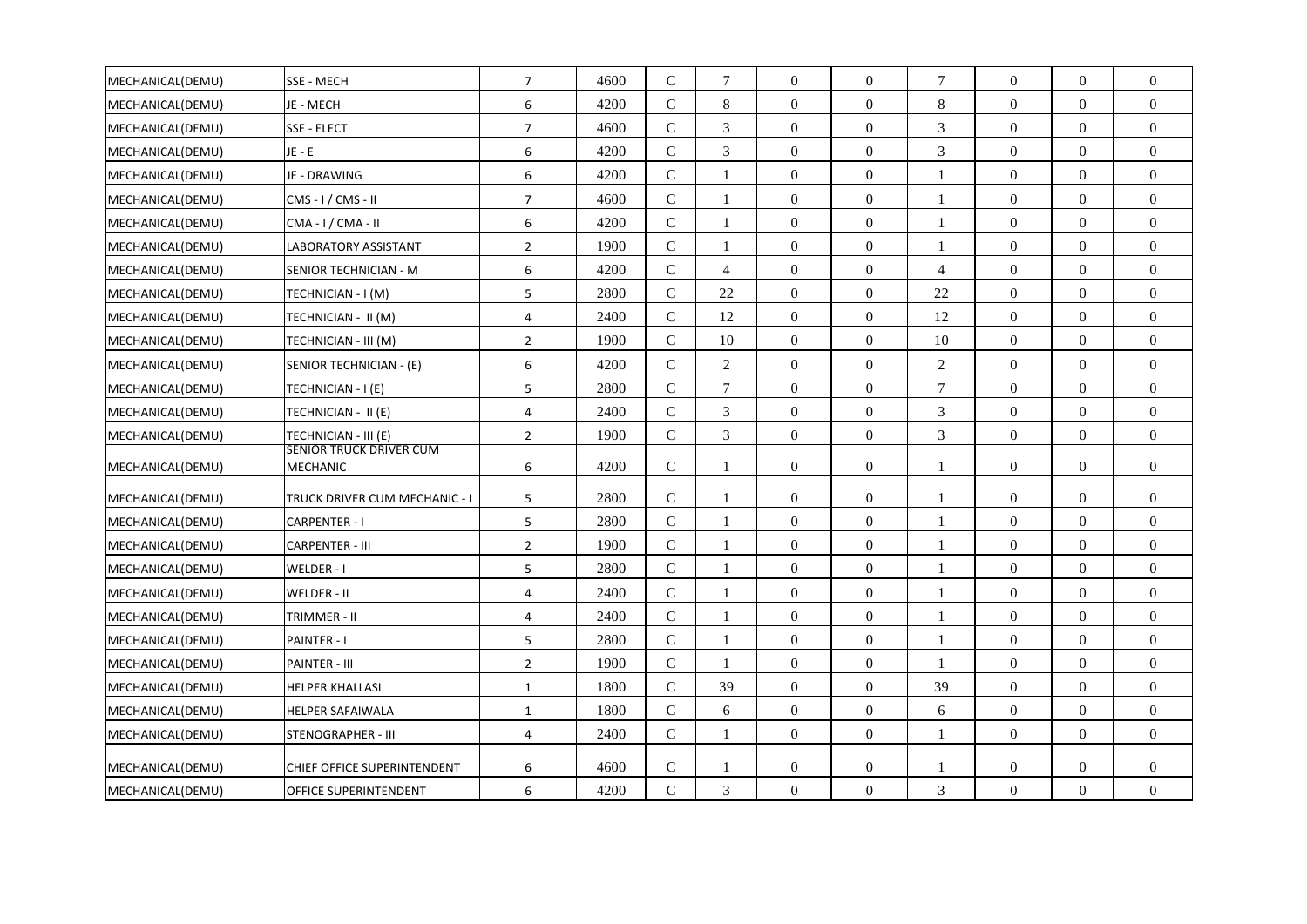| MECHANICAL(DEMU)   | <b>SENIOR CLERK</b>                            | 5              | 2800 | $\mathcal{C}$ | 2              | $\Omega$         | $\Omega$       | 2              | $\Omega$         | $\Omega$       | $\Omega$         |
|--------------------|------------------------------------------------|----------------|------|---------------|----------------|------------------|----------------|----------------|------------------|----------------|------------------|
| MECHANICAL(DEMU)   | <b>JUNIOR CLERK</b>                            | $\overline{2}$ | 1900 | $\mathsf{C}$  | -1             | $\mathbf 0$      | $\overline{0}$ | $\mathbf{1}$   | $\Omega$         | $\overline{0}$ | $\mathbf{0}$     |
| MECHANICAL(DIESEL) | <b>SENIOR SECTION ENGINEER</b><br>(MECHANICAL) | $\tau$         | 4600 | $\mathcal{C}$ | 22             | $\mathbf{0}$     | $\Omega$       | 22             | $\overline{0}$   | 19             | $\overline{0}$   |
| MECHANICAL(DIESEL) | JUNIOR ENGINEER (MECHANICAL)                   | 6              | 4200 | $\mathsf{C}$  | 11             | $\overline{0}$   | $\overline{0}$ | 11             | $\overline{0}$   | $\,8\,$        | $\overline{0}$   |
| MECHANICAL(DIESEL) | <b>SENIOR SECTION ENGINEER</b><br>(ELECTRICAL) | $\tau$         | 4600 | $\mathcal{C}$ | 15             | $\Omega$         | $\Omega$       | 15             | $\Omega$         | 15             | $\Omega$         |
| MECHANICAL(DIESEL) | JUNIOR ENGINEER (ELECTRICAL)                   | 6              | 4200 | $\mathcal{C}$ | $\tau$         | $\overline{0}$   | $\theta$       | $\overline{7}$ | $\overline{0}$   | 6              | $\overline{0}$   |
| MECHANICAL(DIESEL) | SENIOR TECHNICIAN (MECHNICAL)                  | 6              | 4200 | $\mathsf{C}$  | 57             | $\overline{0}$   | $\theta$       | 57             | $\overline{0}$   | 56             | $\overline{0}$   |
| MECHANICAL(DIESEL) | TECHNICIAN (MECHNICAL) - I                     | 5              | 2800 | $\mathsf{C}$  | 112            | $\overline{0}$   | $\theta$       | 112            | $\overline{0}$   | 45             | $\overline{0}$   |
| MECHANICAL(DIESEL) | TECHNICIAN (MECHNICAL) - II                    | $\overline{4}$ | 2400 | $\mathcal{C}$ | 17             | $\overline{0}$   | $\overline{0}$ | 17             | $\overline{0}$   | 14             | $\overline{0}$   |
| MECHANICAL(DIESEL) | TECHNICIAN (MECHNICAL) - III                   | $\overline{2}$ | 1900 | $\mathsf{C}$  | 33             | $\overline{0}$   | $\overline{0}$ | 33             | $\overline{0}$   | 33             | $\overline{0}$   |
| MECHANICAL(DIESEL) | SENIOR TECHNICIAN (ELECTRICAL)                 | 6              | 4200 | $\mathsf{C}$  | 38             | $\boldsymbol{0}$ | $\overline{0}$ | 38             | $\boldsymbol{0}$ | 37             | $\boldsymbol{0}$ |
| MECHANICAL(DIESEL) | TECHNICIAN (ELECTRICAL) - I                    | 5              | 2800 | $\mathcal{C}$ | 74             | $\theta$         | $\theta$       | 74             | $\Omega$         | 58             | $\theta$         |
| MECHANICAL(DIESEL) | TECHNICIAN (ELECTRICAL) - II                   | $\overline{4}$ | 2400 | $\mathcal{C}$ | 12             | $\theta$         | $\Omega$       | 12             | $\Omega$         | 10             | $\theta$         |
| MECHANICAL(DIESEL) | TECHNICIAN (ELECTRICAL) - III                  | 2              | 1900 | $\mathsf{C}$  | 22             | $\overline{0}$   | $\theta$       | 22             | $\overline{0}$   | 23             | $\overline{0}$   |
| MECHANICAL(DIESEL) | SENIOR TECHNICIAN (MACHINIST)                  | 6              | 4200 | $\mathsf{C}$  | 3              | $\overline{0}$   | $\overline{0}$ | 3              | $\overline{0}$   | $\mathfrak{2}$ | $\overline{0}$   |
| MECHANICAL(DIESEL) | TECHNICIAN (MACHINIST) - I                     | 5              | 2800 | $\mathbf C$   | 6              | $\theta$         | $\theta$       | 6              | $\boldsymbol{0}$ | 1              | $\overline{0}$   |
| MECHANICAL(DIESEL) | TECHNICIAN (MACHINIST) - II                    | $\overline{4}$ | 2400 | $\mathsf{C}$  |                | $\overline{0}$   | $\mathbf{0}$   | $\mathbf{1}$   | $\overline{0}$   | $\overline{2}$ | $\overline{0}$   |
| MECHANICAL(DIESEL) | TECHNICIAN (MACHINIST) - III                   | $\overline{c}$ | 1900 | $\mathcal{C}$ | $\overline{2}$ | $\overline{0}$   | $\theta$       | 2              | $\overline{0}$   | $\overline{0}$ | $\overline{0}$   |
| MECHANICAL(DIESEL) | SENIOR TECHNICIAN (WELDER)                     | 6              | 4200 | $\mathsf{C}$  | $\overline{2}$ | $\overline{0}$   | $\overline{0}$ | $\overline{2}$ | $\overline{0}$   | $\mathfrak{2}$ | $\overline{0}$   |
| MECHANICAL(DIESEL) | <b>TECHNICIAN (WELDER) - I</b>                 | 5              | 2800 | $\mathsf{C}$  | $\overline{3}$ | $\overline{0}$   | $\overline{0}$ | 3              | $\overline{0}$   | $\mathbf{1}$   | $\overline{0}$   |
| MECHANICAL(DIESEL) | TECHNICIAN (WELDER) - II                       | $\overline{4}$ | 2400 | $\mathsf{C}$  | $\overline{0}$ | $\overline{0}$   | $\overline{0}$ | $\overline{0}$ | $\overline{0}$   | $\overline{2}$ | $\overline{0}$   |
| MECHANICAL(DIESEL) | TECHNICIAN (WELDER) - III                      | $\overline{2}$ | 1900 | $\mathcal{C}$ |                | $\theta$         | $\Omega$       | $\mathbf{1}$   | $\Omega$         | $\Omega$       | $\theta$         |
| MECHANICAL(DIESEL) | SENIOR TECHNICIAN (CARPENTER)                  | 6              | 4200 | $\mathcal{C}$ |                | $\theta$         | $\theta$       | 1              | $\overline{0}$   | 1              | $\overline{0}$   |
| MECHANICAL(DIESEL) | TECHNICIAN (PAINTER) - I                       | 5              | 2800 | $\mathsf{C}$  | -1             | $\overline{0}$   | $\overline{0}$ | $\mathbf{1}$   | $\overline{0}$   | $\mathbf{1}$   | $\overline{0}$   |
| MECHANICAL(DIESEL) | SENIOR TECHNICIAN (MILRIDE<br>FITTER)          | 6              | 4200 | C             | 1              | $\Omega$         | $\Omega$       | 1              | $\Omega$         | 1              | $\theta$         |
| MECHANICAL(DIESEL) | TECHNICIAN (MILRIDE FITTER) - I                | 5              | 2800 | $\mathcal{C}$ | 3              | $\overline{0}$   | $\theta$       | 3              | $\overline{0}$   | 2              | $\overline{0}$   |
| MECHANICAL(DIESEL) | TECHNICIAN (MILRIDE FITTER) - II               | $\overline{4}$ | 2400 | $\mathsf{C}$  | $\overline{0}$ | $\theta$         | $\Omega$       | $\theta$       | $\Omega$         | $\mathbf{1}$   | $\theta$         |
| MECHANICAL(DIESEL) | TECHNICIAN (MILRIDE FITTER) - III              | $\overline{2}$ | 1900 | $\mathcal{C}$ | $\mathbf{1}$   | $\Omega$         | $\overline{0}$ | 1              | $\overline{0}$   | $\Omega$       | $\theta$         |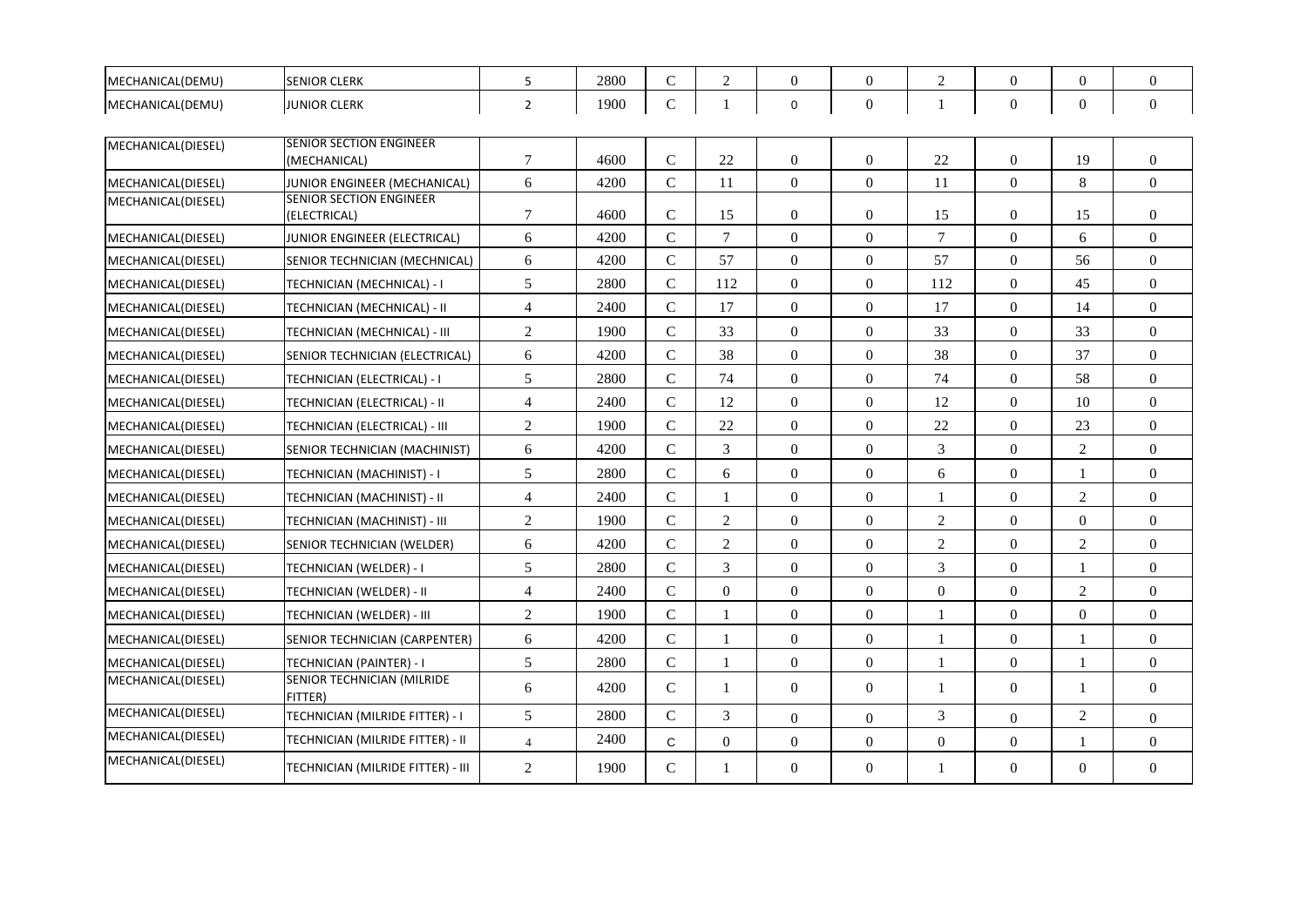| MECHANICAL(DIESEL) | <b>SENIOR TECHNICIAN (AIR</b><br>COMPRESSOR)          | 6                | 4200 | $\mathcal{C}$  | 2                | $\theta$         | $\overline{0}$   | 2                | $\overline{0}$   | 2                | $\overline{0}$   |
|--------------------|-------------------------------------------------------|------------------|------|----------------|------------------|------------------|------------------|------------------|------------------|------------------|------------------|
| MECHANICAL(DIESEL) | TECHNICIAN (AIR COMPRESSOR) - I                       | 5                | 2800 | $\mathsf{C}$   | $\overline{4}$   | $\theta$         | $\mathbf{0}$     | $\overline{4}$   | $\overline{0}$   | 3                | $\overline{0}$   |
| MECHANICAL(DIESEL) |                                                       | $\overline{4}$   | 2400 | $\mathsf{C}$   | $\boldsymbol{0}$ | $\overline{0}$   | $\boldsymbol{0}$ | $\boldsymbol{0}$ | $\boldsymbol{0}$ | -1               | $\overline{0}$   |
| MECHANICAL(DIESEL) | SENIOR TECHNICIAN (D. M. PLANT)                       | 6                | 4200 | $\mathbf C$    |                  | $\overline{0}$   | $\overline{0}$   | 1                | $\boldsymbol{0}$ | $\mathbf{1}$     | $\overline{0}$   |
| MECHANICAL(DIESEL) | TECHNICIAN (D. M. PLANT) - I                          | 5                | 2800 | $\mathsf{C}$   | -1               | $\boldsymbol{0}$ | $\mathbf{0}$     | 1                | $\boldsymbol{0}$ | $\boldsymbol{0}$ | $\overline{0}$   |
| MECHANICAL(DIESEL) | TECHNICIAN (D. M. PLANT) - II                         | $\overline{4}$   | 2400 | $\mathsf{C}$   | $\overline{0}$   | $\Omega$         | $\overline{0}$   | $\overline{0}$   | $\overline{0}$   |                  | $\overline{0}$   |
| MECHANICAL(DIESEL) | <b>SENIOR TECHNICIAN (CRANE</b><br>DRIVER)            | 6                | 4200 | $\mathbf C$    | -1               | $\mathbf{0}$     | $\mathbf{0}$     | 1                | $\overline{0}$   | 1                | $\overline{0}$   |
| MECHANICAL(DIESEL) | TECHNICIAN (CRANE DRIVER) - I                         | 5                | 2800 | $\mathbf C$    | $\overline{2}$   | $\overline{0}$   | $\overline{0}$   | 2                | $\overline{0}$   | $\mathbf{1}$     | $\overline{0}$   |
| MECHANICAL(DIESEL) | TECHNICIAN (CRANE DRIVER) - II                        | $\sqrt{2}$       | 1900 | $\mathbf C$    | $\overline{0}$   | $\boldsymbol{0}$ | $\overline{0}$   | $\mathbf{0}$     | $\boldsymbol{0}$ | $\mathbf{1}$     |                  |
| MECHANICAL(DIESEL) | SENIOR TECHNICIAN (INSTRUMENT<br>MECHNIC)             | 6                | 4200 | $\mathbf C$    |                  | $\boldsymbol{0}$ | $\mathbf{0}$     | 1                | $\overline{0}$   | $\boldsymbol{0}$ | $\overline{0}$   |
| MECHANICAL(DIESEL) | <b>TECHNICIAN (INSTRUMENT</b><br>MECHNIC) - I         | $\sqrt{5}$       | 2800 | $\mathcal{C}$  | -1               | $\theta$         | $\overline{0}$   | 1                | $\overline{0}$   | 1                | $\Omega$         |
| MECHANICAL(DIESEL) | <b>TECHNICIAN (INSTRUMENT</b><br>MECHNIC) - I         | 4                | 2400 | $\mathcal{C}$  | $\overline{0}$   | $\overline{0}$   | $\overline{0}$   | $\mathbf{0}$     | $\overline{0}$   | $\mathbf{1}$     |                  |
| MECHANICAL(DIESEL) | TECHNICIAN (FORK/JUMBO) - I                           | 5                | 2800 | $\mathsf{C}$   |                  | $\Omega$         | $\overline{0}$   | 1                | $\overline{0}$   | $\overline{0}$   | $\overline{0}$   |
| MECHANICAL(DIESEL) | SENIOIR BATTERY TRUCK DRIVER                          | 6                | 4200 | $\overline{C}$ | $\mathbf{1}$     | $\boldsymbol{0}$ | $\mathbf{0}$     | $\mathbf{1}$     | $\overline{0}$   | $\mathbf{0}$     | $\overline{0}$   |
| MECHANICAL(DIESEL) | <b>BATTERY TRUCK DRIVER</b>                           | 5                | 2800 | C              | $\boldsymbol{0}$ | $\boldsymbol{0}$ | $\boldsymbol{0}$ | $\boldsymbol{0}$ | $\boldsymbol{0}$ | $\mathbf{1}$     |                  |
| MECHANICAL(DIESEL) | <b>TECHNICIAN (MOTOR MECHNIC</b><br>CUM DRIVER) - I   | $\mathfrak{S}$   | 2800 | $\mathsf{C}$   |                  | $\overline{0}$   | $\mathbf{0}$     | -1               | $\boldsymbol{0}$ | $\mathbf{1}$     | $\overline{0}$   |
| MECHANICAL(DIESEL) | <b>TECHNICIAN (MOTOR MECHNIC</b><br>CUM DRIVER) - III | $\boldsymbol{2}$ | 1900 | $\mathsf{C}$   | -1               | $\overline{0}$   | $\overline{0}$   | $\mathbf{1}$     | $\overline{0}$   | $\mathbf{1}$     | $\overline{0}$   |
| MECHANICAL(DIESEL) | <b>POINTS MAN</b>                                     | $\sqrt{2}$       | 1900 | $\mathcal{C}$  | $\overline{4}$   | $\overline{0}$   | $\overline{0}$   | $\overline{4}$   | $\overline{0}$   | $\overline{0}$   | $\overline{0}$   |
| MECHANICAL(DIESEL) | CMS                                                   | $\overline{7}$   | 4600 | $\mathsf{C}$   | 6                | $\boldsymbol{0}$ | $\overline{0}$   | 6                | $\overline{0}$   | 5                | $\Omega$         |
| MECHANICAL(DIESEL) | <b>CMS</b>                                            | 6                | 4200 | $\mathbf C$    | $\overline{2}$   | $\boldsymbol{0}$ | $\mathbf{0}$     | $\overline{2}$   | $\overline{0}$   | $\overline{2}$   | $\overline{0}$   |
| MECHANICAL(DIESEL) | SSE (DRAWING)                                         | $\overline{7}$   | 4600 | $\mathsf{C}$   |                  | $\overline{0}$   | $\overline{0}$   | 1                | $\overline{0}$   | $\overline{0}$   | $\overline{0}$   |
| MECHANICAL(DIESEL) | JE (DRAWING)                                          | 6                | 4200 | $\mathsf{C}$   | $\Omega$         | $\Omega$         | $\theta$         | $\Omega$         | $\overline{0}$   | -1               | $\overline{0}$   |
| MECHANICAL(DIESEL) | SENIOR (LOCO INSPECTOR)                               | $\overline{7}$   | 4600 | $\mathsf{C}$   | $\overline{c}$   | $\boldsymbol{0}$ | $\overline{0}$   | $\sqrt{2}$       | $\overline{0}$   | $\sqrt{2}$       | $\overline{0}$   |
| MECHANICAL(DIESEL) | LOCO PILOT (SHUNTING) - I                             | 6                | 4200 | $\mathsf{C}$   | $\overline{2}$   | $\mathbf{0}$     | $\mathbf{0}$     | $\mathfrak{2}$   | $\Omega$         | $\mathbf{0}$     | $\overline{0}$   |
| MECHANICAL(DIESEL) | LOCO PILOT (SHUNTING) - II                            | 4                | 2400 | $\mathsf{C}$   | 5                | $\overline{0}$   | $\overline{0}$   | 5                | $\overline{0}$   | 5                | $\overline{0}$   |
| MECHANICAL(DIESEL) | CHIEF OFFICE SUPERINTENDENT                           | $\boldsymbol{7}$ | 4600 | $\mathsf{C}$   | 5                | $\boldsymbol{0}$ | $\mathbf{0}$     | 5                | $\boldsymbol{0}$ | $\mathbf{1}$     | $\overline{0}$   |
| MECHANICAL(DIESEL) | OFFICE SUPERINTENDENT                                 | 6                | 4200 | $\mathsf{C}$   | 13               | $\overline{0}$   | $\mathbf{0}$     | 13               | $\boldsymbol{0}$ | 13               | $\boldsymbol{0}$ |
| MECHANICAL(DIESEL) | <b>SENIOR CLERK</b>                                   | 5                | 2800 | $\mathsf{C}$   | 3                | $\overline{0}$   | $\overline{0}$   | 3                | $\overline{0}$   | $\overline{4}$   | $\overline{0}$   |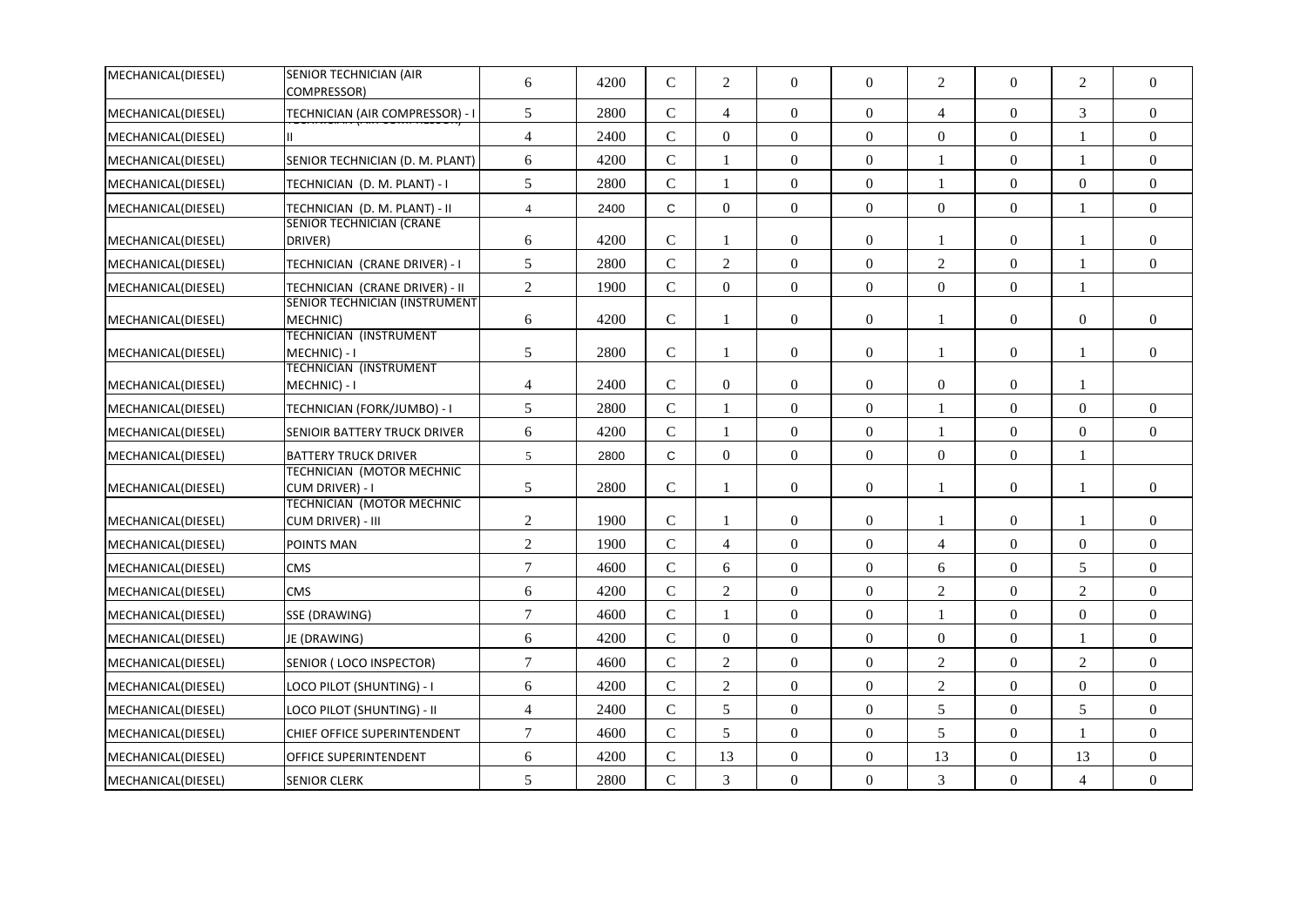| MECHANICAL(DIESEL)    | JUNIOR CLERK                  | 2                | 1900 | $\mathcal{C}$ | $\mathbf{1}$   | $\Omega$         | $\Omega$         | $\overline{1}$ | $\Omega$         | 2              | $\theta$         |
|-----------------------|-------------------------------|------------------|------|---------------|----------------|------------------|------------------|----------------|------------------|----------------|------------------|
| MECHANICAL(DIESEL)    | <b>HELPER (MECHNICAL)</b>     | -1               | 1800 | $\mathsf{C}$  | 46             | $\overline{0}$   | $\overline{0}$   | 46             | $\boldsymbol{0}$ | 73             | $\overline{0}$   |
| MECHANICAL(DIESEL)    | <b>HELPER (ELECTRICAL)</b>    | $\overline{1}$   | 1800 | $\mathcal{C}$ | 17             | $\overline{0}$   | $\overline{0}$   | 17             | $\mathbf{0}$     | 30             | $\overline{0}$   |
| MECHANICAL(DIESEL)    | <b>FERRO PRINTER</b>          | $\overline{1}$   | 1800 | $\mathcal{C}$ | $\overline{0}$ | $\overline{0}$   | $\overline{0}$   | $\mathbf{0}$   | $\boldsymbol{0}$ |                | $\overline{0}$   |
| MECHANICAL(DIESEL)    | PEON                          | $\mathbf{1}$     | 1800 | $\mathcal{C}$ | $\mathbf{1}$   | $\overline{0}$   | $\overline{0}$   | $\overline{1}$ | $\boldsymbol{0}$ |                | $\overline{0}$   |
| MECHANICAL(DIESEL)    | <b>STENOGRAPHER</b>           | 6                | 4200 | $\mathbf C$   | -1             | $\boldsymbol{0}$ | $\boldsymbol{0}$ | -1             | $\boldsymbol{0}$ |                | $\boldsymbol{0}$ |
| TOTAL                 |                               |                  |      |               | 571            | $\boldsymbol{0}$ | $\mathbf 0$      | 571            | 0                | 497            | $\bf{0}$         |
|                       |                               |                  |      |               |                |                  |                  |                |                  |                |                  |
| <b>TRANSPORTATION</b> | CHIEF OFFICE SUPERINTENDENT   | $7\phantom{.0}$  | 4600 | C             | 5              | $\boldsymbol{0}$ | $\overline{0}$   | 5              | $\overline{0}$   | 5              | $\overline{0}$   |
| <b>TRANSPORTATION</b> | OFFICE SUPERINTENDENT         | 6                | 4200 | C             | 13             | $\overline{0}$   | $\Omega$         | 13             | $\mathbf{0}$     | 8              | $\Omega$         |
| <b>TRANSPORTATION</b> | <b>SENIOR CLERK</b>           | 5                | 2800 | C             | 3              | $\mathbf{0}$     | $\mathbf{0}$     | 3              | $\boldsymbol{0}$ | 3              | $\overline{0}$   |
| <b>TRANSPORTATION</b> | JUNIOR CLERK                  | 2                | 1900 | C             | 3              | $\overline{0}$   | $\overline{0}$   | 3              | $\overline{0}$   | 2              | $\Omega$         |
| <b>TRANSPORTATION</b> | <b>STATION SUPERINTENDENT</b> | $\boldsymbol{7}$ | 4600 | C             | 154            | $\overline{0}$   | $\overline{0}$   | 154            | $\overline{0}$   | 136            | $\overline{0}$   |
| <b>TRANSPORTATION</b> | <b>STATION MASTER</b>         | 6                | 4200 | C             | 229            | $\overline{0}$   | $\overline{0}$   | 229            | $\mathbf{0}$     | 174            | $\overline{0}$   |
| <b>TRANSPORTATION</b> | <b>GUARD - MAIL</b>           | 6                | 4200 | C             | 50             | $\overline{0}$   | $\overline{0}$   | 50             | $\boldsymbol{0}$ | 38             | $\overline{0}$   |
| <b>TRANSPORTATION</b> | <b>GUARD - PASSENGER</b>      | 6                | 4200 | $\mathbf{C}$  | 94             | $\overline{0}$   | $\overline{0}$   | 94             | $\overline{0}$   | 69             | $\overline{0}$   |
| <b>TRANSPORTATION</b> | SENIOR GUARD - GOODS          | 6                | 4200 | C             | 41             | $\theta$         | $\boldsymbol{0}$ | 41             | $\mathbf{0}$     | 40             | $\mathbf{0}$     |
| <b>TRANSPORTATION</b> | <b>GUARD - GOODS</b>          | 5                | 2800 | C             | 40             | $\boldsymbol{0}$ | $\overline{0}$   | 40             | $\boldsymbol{0}$ | 25             | $\boldsymbol{0}$ |
| <b>TRANSPORTATION</b> | <b>CHIEF TRAIN CONTROLLER</b> | $\boldsymbol{7}$ | 4600 | C             | 35             | $\boldsymbol{0}$ | $\boldsymbol{0}$ | 35             | $\boldsymbol{0}$ | 33             | $\boldsymbol{0}$ |
| <b>TRANSPORTATION</b> | TRAIN CONTROLLER              | 6                | 4200 | C             | $\overline{4}$ | $\overline{0}$   | $\Omega$         | $\overline{4}$ | $\mathbf{0}$     | 2              | $\overline{0}$   |
| <b>TRANSPORTATION</b> | <b>CHIEF TRAINS CLERK</b>     | 6                | 4200 | c             | 15             | $\boldsymbol{0}$ | $\boldsymbol{0}$ | 15             | $\boldsymbol{0}$ | 11             | $\boldsymbol{0}$ |
| <b>TRANSPORTATION</b> | <b>SENIOR TRAINS CLERK</b>    | 5                | 2800 | C             | $\mathfrak{Z}$ | $\overline{0}$   | $\theta$         | 3              | $\overline{0}$   | 2              | $\overline{0}$   |
| <b>TRANSPORTATION</b> | <b>JUNIOR TRAINS CLERK</b>    | $\sqrt{2}$       | 1900 | с             | $\overline{2}$ | $\boldsymbol{0}$ | $\overline{0}$   | $\overline{2}$ | $\boldsymbol{0}$ | 5              | $\boldsymbol{0}$ |
| <b>TRANSPORTATION</b> | <b>SHUNTING MASTER - I</b>    | 6                | 4200 | C             | 23             | $\overline{0}$   | $\overline{0}$   | 23             | $\overline{0}$   | 15             | $\overline{0}$   |
| <b>TRANSPORTATION</b> | <b>SHUNTING MASTER - II</b>   | $\overline{4}$   | 2400 | $\mathbf{C}$  | 12             | $\theta$         | $\theta$         | 12             | $\Omega$         | $\mathbf{Q}$   | $\Omega$         |
| <b>TRANSPORTATION</b> | <b>CABIN MAN</b>              | $\overline{4}$   | 2400 | c             | 8              | $\mathbf{0}$     | $\theta$         | 8              | $\boldsymbol{0}$ | 3              | $\overline{0}$   |
| <b>TRANSPORTATION</b> | <b>CABIN MAN</b>              | $\mathbf{2}$     | 1900 | C             | $\overline{4}$ | $\overline{0}$   | $\overline{0}$   | $\overline{4}$ | $\mathbf{0}$     | 2              | $\Omega$         |
| <b>TRANSPORTATION</b> | POINTS MAN                    | $\mathbf{2}$     | 1900 | C             | 344            | $\overline{0}$   | $\overline{0}$   | 344            | $\boldsymbol{0}$ | 331            | $\overline{0}$   |
| <b>TRANSPORTATION</b> | <b>MOTOR TROLLY DRIVER</b>    | $\sqrt{2}$       | 1900 | C             | 1              | $\theta$         | $\overline{0}$   | -1             | $\overline{0}$   | $\overline{0}$ | $\overline{0}$   |
| <b>TRANSPORTATION</b> | <b>RECORD LIFFTER</b>         | $\mathbf{1}$     | 1800 | с             | $\mathbf{1}$   | $\mathbf{0}$     | $\boldsymbol{0}$ | $\mathbf{1}$   | $\boldsymbol{0}$ | -1             | $\boldsymbol{0}$ |
| <b>TRANSPORTATION</b> | <b>DAFTARI</b>                | 1                | 1800 | C             | -1             | $\mathbf{0}$     | $\overline{0}$   | $\overline{1}$ | $\overline{0}$   | $\mathbf{1}$   | $\boldsymbol{0}$ |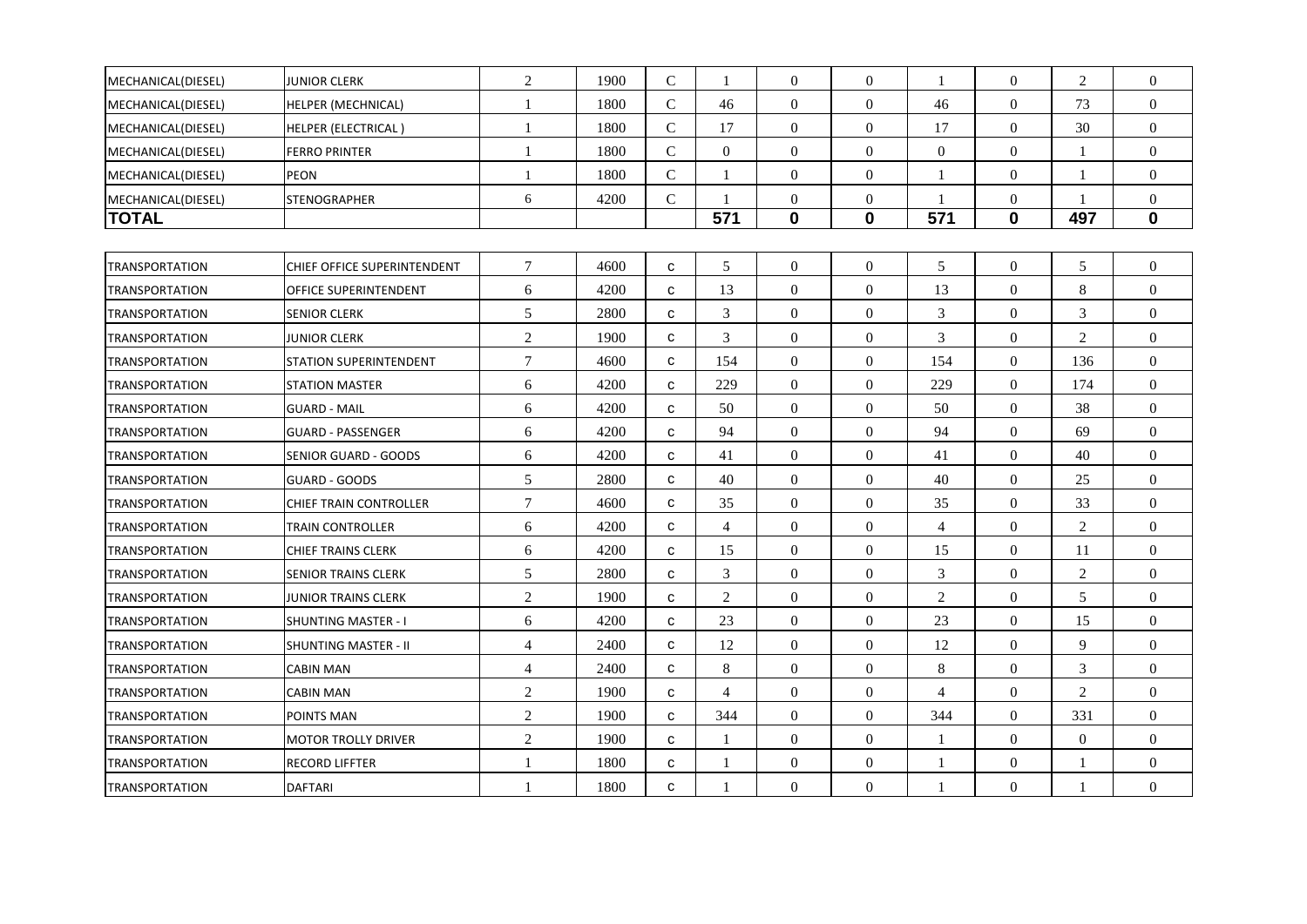| TRANSPORTATION        | PEON (CONTROL)                                      | $\mathbf{1}$    | 1800 | C              | $\overline{2}$ | $\mathbf{0}$     | $\overline{0}$   | $\mathfrak{2}$ | $\Omega$         | $\overline{2}$ | $\overline{0}$          |
|-----------------------|-----------------------------------------------------|-----------------|------|----------------|----------------|------------------|------------------|----------------|------------------|----------------|-------------------------|
| <b>TRANSPORTATION</b> | MOTOR TROLLY MAN                                    | $\mathbf{1}$    | 1800 | C              | $\overline{2}$ | $\mathbf{0}$     | $\overline{0}$   | $\sqrt{2}$     | $\overline{0}$   | $\overline{0}$ | $\boldsymbol{0}$        |
| <b>TRANSPORTATION</b> | <b>POINTS MAN</b>                                   | $\mathbf{1}$    | 1800 | C              | 28             | $\mathbf{0}$     | $\overline{0}$   | 28             | $\overline{0}$   | 21             | $\overline{0}$          |
| <b>TRANSPORTATION</b> | <b>GATEMAN</b>                                      | $\mathbf{1}$    | 1800 | $\mathbf{C}$   | 331            | 56               | $\mathbf{0}$     | 387            | $\mathbf{0}$     | 263            | $\overline{0}$          |
| <b>TRANSPORTATION</b> | PORTER (TRAFFIC)                                    | 1               | 1800 | $\mathbf{C}$   | 97             | $\boldsymbol{0}$ | $\boldsymbol{0}$ | 97             | $\boldsymbol{0}$ | 75             | $\overline{4}$          |
| <b>TRANSPORTATION</b> | <b>KHALASI (STORE)</b>                              | $\mathbf{1}$    | 1800 | C              | $\overline{2}$ | $\theta$         | $\theta$         | $\overline{2}$ | $\Omega$         | $\overline{3}$ | $\overline{0}$          |
| <b>TRANSPORTATION</b> | PEON (OFFICE)                                       | $\mathbf{1}$    | 1800 | C              | $\overline{4}$ | $\boldsymbol{0}$ | $\overline{0}$   | $\overline{4}$ | $\boldsymbol{0}$ | $\mathfrak{Z}$ | $\boldsymbol{0}$        |
| <b>TRANSPORTATION</b> | PEON                                                | 1               | 1800 | $\mathbf{C}$   | -1             | $\boldsymbol{0}$ | $\boldsymbol{0}$ | -1             | $\boldsymbol{0}$ |                | $\boldsymbol{0}$        |
| <b>TOTAL</b>          |                                                     |                 |      |                | 1552           | 56               | $\bf{0}$         | 1608           | $\bf{0}$         | 1283           | $\overline{\mathbf{4}}$ |
|                       |                                                     |                 |      |                |                |                  |                  |                |                  |                |                         |
| <b>COMMERCIAL</b>     | <b>CHIEF OFFICE SUPERINTENDENT</b>                  | $\tau$          | 4600 | $\mathsf{C}$   | 5              | $\mathbf{0}$     | $\overline{0}$   | 5              | $\overline{0}$   | 5              | $\overline{0}$          |
| COMMERCIAL            | OFFICE SUPERINTENDENT                               | 6               | 4200 | ${\bf C}$      | 13             | $\boldsymbol{0}$ | $\boldsymbol{0}$ | 13             | $\boldsymbol{0}$ | $\,8\,$        | $\overline{0}$          |
| COMMERCIAL            | <b>SENIOR CLERK</b>                                 | $\sqrt{5}$      | 2800 | ${\bf C}$      | $\overline{4}$ | $\mathbf{0}$     | $\overline{0}$   | $\overline{4}$ | $\overline{0}$   | $\overline{2}$ | $\overline{0}$          |
| <b>COMMERCIAL</b>     | <b>JUNIOR CLERK</b>                                 | $\overline{2}$  | 1900 | ${\bf C}$      | 3              | $\overline{0}$   | $\mathbf{0}$     | 3              | $\overline{0}$   | -1             | $\boldsymbol{0}$        |
| COMMERCIAL            | CLERK(GOODS)                                        | $\overline{7}$  | 4600 | $\overline{C}$ | 54             | $\mathbf{0}$     | $\mathbf{0}$     | 54             | $\mathbf{0}$     | 47             | $\overline{0}$          |
| COMMERCIAL            | CLERK(GOODS)                                        | 6               | 4200 | $\mathcal{C}$  | 123            | $\boldsymbol{0}$ | $\boldsymbol{0}$ | 123            | $\boldsymbol{0}$ | 88             | $\boldsymbol{0}$        |
| COMMERCIAL            | <b>COMMERCIAL CLERK</b>                             | $5\phantom{.0}$ | 2800 | $\mathbf C$    | 59             | $\mathbf{0}$     | $\mathbf{0}$     | 59             | $\overline{0}$   | 41             | $\overline{0}$          |
| COMMERCIAL            | COMMERCIAL CLERK(PARCEL)/L.R.                       | $\sqrt{2}$      | 2000 | $\mathsf C$    | 32             | $\mathbf{1}$     | $\boldsymbol{0}$ | 33             | $\boldsymbol{0}$ | 26             | $\boldsymbol{0}$        |
| <b>COMMERCIAL</b>     | CHIEF COMMERCIAL INSPECTOR                          | $\tau$          | 4600 | $\mathsf{C}$   | 16             | $\mathbf{0}$     | $\Omega$         | 16             | $\theta$         | 16             | $\overline{0}$          |
| COMMERCIAL            | DIVI. COMMERCIAL INSPECTOR                          | 6               | 4200 | ${\bf C}$      | 5              | $\mathbf{0}$     | $\mathbf{0}$     | 5              | $\mathbf{0}$     | 5              | $\overline{0}$          |
| COMMERCIAL            | CHIEF SUPERVISOR(ENQUIRY CUM<br><b>RESERVATION)</b> | $7\phantom{.0}$ | 4600 | $\mathsf{C}$   | 16             | $\boldsymbol{0}$ | $\Omega$         | 16             | $\boldsymbol{0}$ | 16             | $\boldsymbol{0}$        |
| <b>COMMERCIAL</b>     | SUPERVISOR(ENQUIRY<br><b>CUM</b>                    | 6               | 4200 | $\mathbf C$    | 41             | $\mathbf{0}$     | $\boldsymbol{0}$ | 41             | $\mathbf{0}$     | 35             | $\overline{0}$          |
| COMMERCIAL            | <b>RESERVATION)</b>                                 | 5               | 2800 | $\mathbf C$    | 17             | $\mathbf{0}$     | $\overline{0}$   | 17             | $\overline{0}$   | 20             | $\overline{0}$          |
| COMMERCIAL            | TICKET)                                             | $\overline{7}$  | 4600 | $\mathsf{C}$   | 58             | $\mathbf{0}$     | $\overline{0}$   | 58             | $\overline{0}$   | 44             | $\overline{0}$          |
| <b>COMMERCIAL</b>     | CONDUCTOR(TICKETING)                                | 6               | 4200 | ${\bf C}$      | 135            | $\mathbf{0}$     | $\overline{0}$   | 135            | $\overline{0}$   | 117            | $\overline{0}$          |
| COMMERCIAL            | <b>EXAMINER</b>                                     | 5               | 2800 | $\mathsf{C}$   | 64             | $\mathbf{0}$     | $\overline{0}$   | 64             | $\overline{0}$   | 19             | $\boldsymbol{0}$        |
| <b>COMMERCIAL</b>     | <b>TICKET COLLECTOR</b>                             | $\overline{3}$  | 2000 | ${\bf C}$      | 35             | 12               | $\mathbf{0}$     | 47             | $\overline{0}$   | 44             | $\overline{0}$          |
| COMMERCIAL            | <b>CATERING INSPECTOR</b>                           | 6               | 4200 | $\mathsf{C}$   | 1              | $\mathbf{0}$     | $\overline{0}$   | $\mathbf{1}$   | $\boldsymbol{0}$ | $\mathbf{1}$   | $\boldsymbol{0}$        |
| COMMERCIAL            | <b>DAFTARI</b>                                      | 1               | 1800 | $\mathcal{C}$  | 1              | $\boldsymbol{0}$ | $\mathbf{0}$     | 1              | $\mathbf{0}$     | 1              | $\boldsymbol{0}$        |
| <b>COMMERCIAL</b>     | SAFAIWALA                                           | $\mathbf{1}$    | 1800 | $\mathbf C$    | 70             | $\mathbf{0}$     | $\overline{0}$   | 70             | $\overline{0}$   | 61             | $\boldsymbol{0}$        |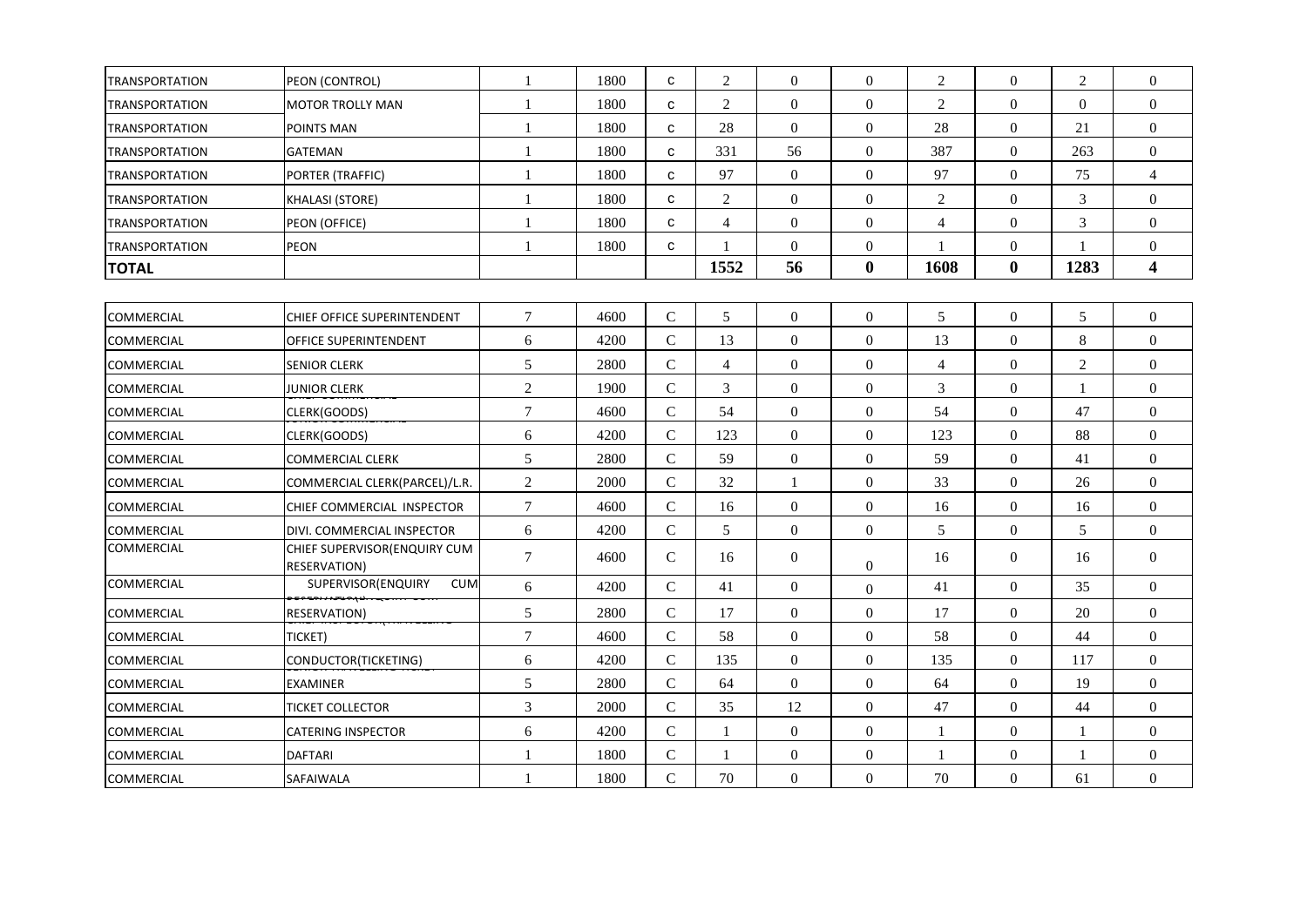| <b>COMMERCIAL</b> | <b>HAMAL</b>                    | 1                | 1800     | $\mathsf{C}$   | 108            | $\boldsymbol{0}$ | $\boldsymbol{0}$ | 108              | $\boldsymbol{0}$ | 90              | $\boldsymbol{0}$ |
|-------------------|---------------------------------|------------------|----------|----------------|----------------|------------------|------------------|------------------|------------------|-----------------|------------------|
| COMMERCIAL        | ROOM)                           | $\mathbf{1}$     | 1800     | $\mathbf C$    | 13             |                  | $\boldsymbol{0}$ | 14               | $\overline{0}$   | $\,8\,$         |                  |
| COMMERCIAL        | TRAVELING TICKET CHAOKIDAR      | $\mathbf{1}$     | 1800     | $\mathsf{C}$   | 3              | $\boldsymbol{0}$ | $\boldsymbol{0}$ | 3                | $\boldsymbol{0}$ | $\overline{2}$  | $\overline{0}$   |
| COMMERCIAL        | PEON(OFFICE)                    | $\mathbf{1}$     | 1800     | $\mathsf{C}$   | 5              | $\mathbf{0}$     | $\overline{0}$   | 5                | $\overline{0}$   | 5               | $\boldsymbol{0}$ |
| COMMERCIAL        | COURIER(DAK)                    | 1                | 1800     | ${\bf C}$      | 11             | $\boldsymbol{0}$ | $\boldsymbol{0}$ | 11               | $\mathbf{0}$     | $7\phantom{.0}$ | $\boldsymbol{0}$ |
| <b>COMMERCIAL</b> | <b>RECORD LIFTER</b>            | $\mathbf{1}$     | 1800     | ${\bf C}$      | $\mathbf{1}$   | $\boldsymbol{0}$ | $\boldsymbol{0}$ | $\mathbf{1}$     | $\mathbf{0}$     | 1               | $\boldsymbol{0}$ |
| <b>TOTAL</b>      |                                 |                  |          |                | 893            | 14               | $\boldsymbol{0}$ | 907              | $\bf{0}$         | 710             | $\mathbf{1}$     |
|                   |                                 |                  |          |                |                |                  |                  |                  |                  |                 |                  |
| SIGNAL            | (SIGNAL)                        | $\boldsymbol{7}$ | 4600     | $\mathsf C$    | 11             | $\mathfrak s$    | $\boldsymbol{0}$ | 16               | $\boldsymbol{0}$ | 13              | $\boldsymbol{0}$ |
| SIGNAL            | JUNIOR ENGINEER (SIGNAL)        | $\sqrt{6}$       | 4200     | $\mathsf C$    | 18             | $\,8\,$          | $\boldsymbol{0}$ | 26               | $\boldsymbol{0}$ | $\,8\,$         | $\boldsymbol{0}$ |
| SIGNAL            | SAFETY COUNSELLOR               | $\tau$           | 4600     | ${\bf C}$      | $\mathbf{1}$   | $\boldsymbol{0}$ | $\boldsymbol{0}$ | $\mathbf{1}$     | $\boldsymbol{0}$ | -1              | $\boldsymbol{0}$ |
| SIGNAL            | MAINTAINER)                     | 6                | 4200     | $\mathbf C$    | 53             | $\overline{0}$   | $\boldsymbol{0}$ | 53               | $\mathbf{0}$     | 46              | $\overline{0}$   |
| SIGNAL            |                                 | $\mathfrak s$    | 2800     | $\mathsf C$    | 102            | 11               | $\boldsymbol{0}$ | 113              | $\mathbf{0}$     | 55              | $\boldsymbol{0}$ |
| SIGNAL            | $\cdot$ II                      | $\overline{4}$   | 2400     | $\mathsf{C}$   | 24             | $8\,$            | $\boldsymbol{0}$ | 32               | $\overline{0}$   | 14              | $\boldsymbol{0}$ |
| SIGNAL            | Ш                               | $\overline{2}$   | 1900     | $\mathbf C$    | 15             | $\overline{7}$   | $\boldsymbol{0}$ | $22\,$           | $\boldsymbol{0}$ | 35              | $\boldsymbol{0}$ |
| SIGNAL            | SMITHY)                         | $6\,$            | 4200     | $\mathbf C$    | 6              | $\mathbf{0}$     | $\boldsymbol{0}$ | 6                | $\overline{0}$   | 5               | $\overline{0}$   |
| SIGNAL            | TECHNICIAN (BLACK SMITHY) - I   | $\sqrt{5}$       | 2800     | $\mathsf{C}$   | $8\,$          | $\overline{4}$   | $\boldsymbol{0}$ | 12               | $\boldsymbol{0}$ | $\overline{1}$  | $\overline{0}$   |
| SIGNAL            | TECHNICIAN (BLACK SMITHY) - II  | $\overline{4}$   | 2400     | $\mathbf C$    | $\overline{c}$ | $\boldsymbol{0}$ | $\boldsymbol{0}$ | $\overline{c}$   | $\boldsymbol{0}$ | $\overline{2}$  | $\boldsymbol{0}$ |
| SIGNAL            | TECHNICIAN (BLACK SMITHY) - III | $\sqrt{2}$       | 1900     | $\mathsf{C}$   | $\overline{c}$ | $\mathbf{0}$     | $\boldsymbol{0}$ | $\mathfrak{2}$   | $\overline{0}$   | $10\,$          | $\boldsymbol{0}$ |
| SIGNAL            | TECHNICIAN (BLACK SMITHY) LR    | $\sqrt{2}$       | 1900     | $\mathbf C$    |                | $\overline{0}$   | $\boldsymbol{0}$ | $\mathbf{1}$     | $\boldsymbol{0}$ | $\overline{0}$  | $\boldsymbol{0}$ |
| SIGNAL            | TROLLY MAN (SIGNAL)             | $\mathbf{1}$     | 1800     | $\mathbf C$    | 25             | 3                | $\mathbf{0}$     | 28               | $\overline{0}$   | 22              | $\overline{0}$   |
| SIGNAL            | <b>HELPER (SIGNAL)</b>          | 1                | 1800     | $\mathbf C$    | 131            | 47               | $\boldsymbol{0}$ | 178              | $\overline{0}$   | 130             | $\boldsymbol{0}$ |
| SIGNAL            | HELPER TROLLY MAN (SIGNAL)      | 1                | 1800     | ${\bf C}$      | $\overline{4}$ | $\boldsymbol{0}$ | $\boldsymbol{0}$ | $\overline{4}$   | $\boldsymbol{0}$ | $\overline{4}$  | $\overline{0}$   |
| SIGNAL            | CHOWKIDAR (SIGNAL)              | $\mathbf{1}$     | 1800     | $\mathsf{C}$   | $\overline{0}$ | $\mathbf{0}$     | $\overline{0}$   | $\mathbf{0}$     | $\overline{0}$   | 6               | $\boldsymbol{0}$ |
| SIGNAL            | HELPER (MULTI PURPOSE)          | 04400-07440      | $\Omega$ | D              | $\Omega$       | $\mathbf{0}$     | $\boldsymbol{0}$ | $\mathbf{0}$     | $\overline{0}$   | 9               | $\boldsymbol{0}$ |
| SIGNAL            | SENIOR TECNICIAN (CARPENTER)    | 6                | 4200     | $\mathsf{C}$   | $\overline{0}$ | $\boldsymbol{0}$ | $\boldsymbol{0}$ | $\boldsymbol{0}$ | $\mathbf{0}$     | 1               | $\boldsymbol{0}$ |
| SIGNAL            | TECHNICIAN (CARPENTER)          | $\overline{2}$   | 1900     | $\mathsf{C}$   | $\Omega$       | $\mathbf{0}$     | $\boldsymbol{0}$ | $\boldsymbol{0}$ | $\overline{0}$   | 1               | $\overline{0}$   |
| SIGNAL            | TECHNICIAN (DISEL MECHNIC)      | $\sqrt{2}$       | 1900     | ${\bf C}$      | $\overline{0}$ | $\mathbf{0}$     | $\boldsymbol{0}$ | $\overline{0}$   | $\boldsymbol{0}$ | $\overline{2}$  | $\overline{0}$   |
| SIGNAL            | TECHNICIAN (DISEL MECHNIC)      | 5                | 2800     | $\overline{C}$ | $\Omega$       | $\mathbf{0}$     | $\boldsymbol{0}$ | $\mathbf{0}$     | $\mathbf{0}$     | $\mathbf{1}$    | $\overline{0}$   |
| SIGNAL            | SENIOR TECHNICIAN (PAINTER)     | 6                | 4200     | $\mathsf C$    | $\overline{0}$ | $\boldsymbol{0}$ | $\boldsymbol{0}$ | $\mathbf{0}$     | $\boldsymbol{0}$ | $\mathbf{1}$    | $\boldsymbol{0}$ |
| SIGNAL            | TECHNICIAN (PAINTER)            | $\overline{4}$   | 2400     | ${\bf C}$      | $\overline{0}$ | $\mathbf{0}$     | $\overline{0}$   | $\overline{0}$   | $\overline{0}$   | $\overline{2}$  | $\boldsymbol{0}$ |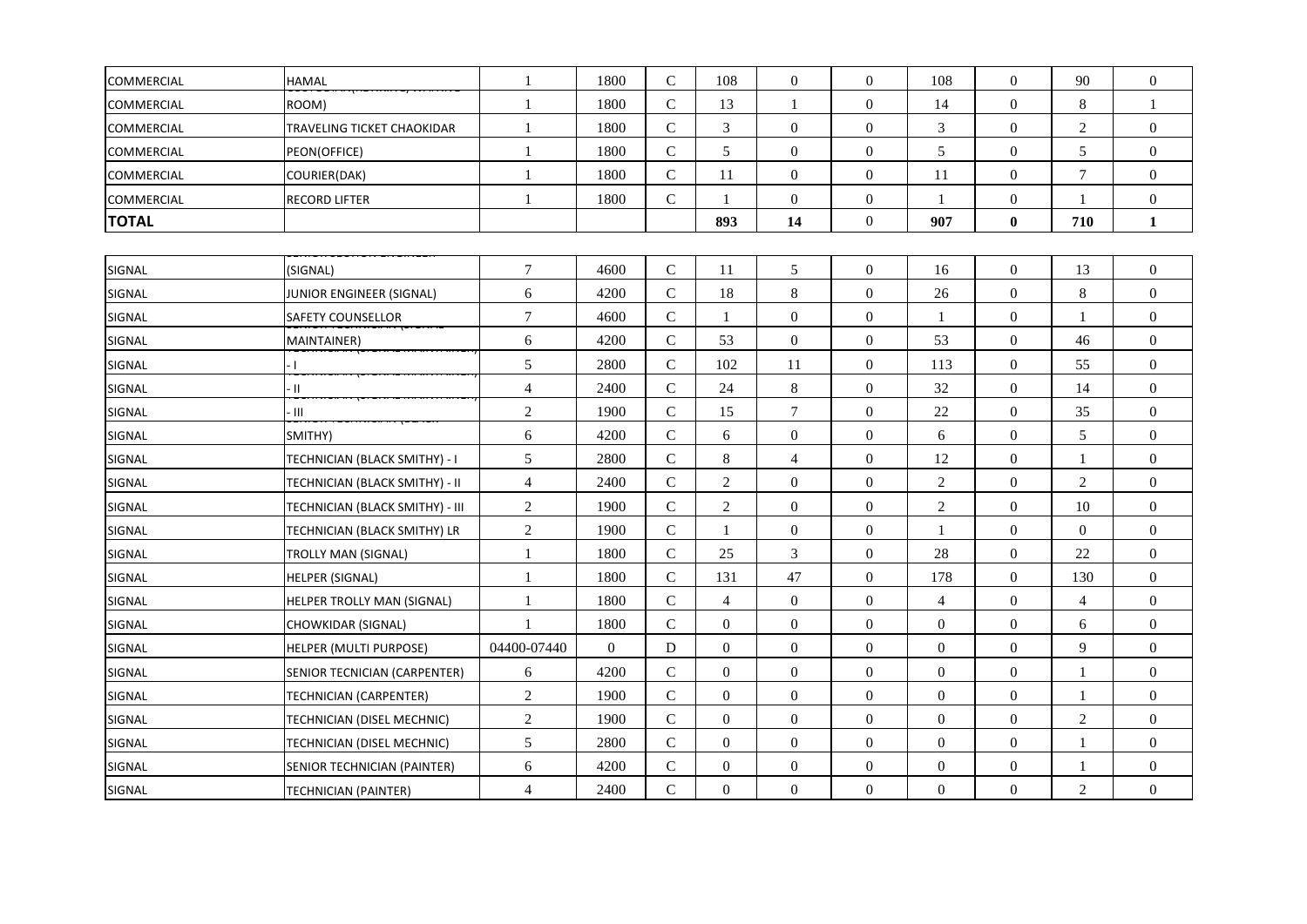| <b>TOTAL</b>             |                                |                |      |                | 403            | 93               | $\mathbf 0$      | 496            | $\mathbf 0$      | 369              | $\mathbf 0$      |
|--------------------------|--------------------------------|----------------|------|----------------|----------------|------------------|------------------|----------------|------------------|------------------|------------------|
|                          |                                |                |      |                |                |                  |                  |                |                  |                  |                  |
| TELECOMMUNICATION        | ENGINEER(TELECOM)              | $\tau$         | 4600 | $\mathsf{C}$   | 13             | $\mathbf{1}$     | $\boldsymbol{0}$ | 14             | $\mathbf{0}$     | 14               | $\overline{0}$   |
| TELECOMMUNICATION        | JUNIOR ENGINEER(TELECOM)       | 6              | 4200 | $\overline{C}$ | 5              | $\overline{2}$   | $\Omega$         | $\tau$         | $\overline{0}$   | 4                | $\Omega$         |
| TELECOMMUNICATION        | <b>MAINTAINER)</b>             | 6              | 4200 | $\mathsf{C}$   | 22             | $\mathbf{0}$     | $\boldsymbol{0}$ | 22             | $\overline{0}$   | 20               | $\overline{0}$   |
| <b>TELECOMMUNICATION</b> | MAINTAINER)                    | 5              | 2800 | $\overline{C}$ | 43             | $\overline{0}$   | $\mathbf{0}$     | 43             | $\overline{0}$   | 23               | $\mathbf{0}$     |
| TELECOMMUNICATION        | MAINTAINER)                    | $\overline{4}$ | 2400 | $\mathbf C$    | 11             | $\theta$         | $\mathbf{0}$     | 11             | $\mathbf{0}$     | 11               | $\overline{0}$   |
| <b>TELECOMMUNICATION</b> | MAINTAINER)                    | $\overline{c}$ | 1900 | $\overline{C}$ | 6              | $\boldsymbol{0}$ | $\boldsymbol{0}$ | 6              | $\boldsymbol{0}$ | 20               | $\overline{0}$   |
| TELECOMMUNICATION        | <b>HELPER (TELECOM)</b>        | 1              | 1800 | $\overline{C}$ | 33             | $\overline{0}$   | $\Omega$         | 33             | $\overline{0}$   | 27               | $\Omega$         |
| MINISTERIAL              | CHIEF OFFICE SUPERINTENDENT    | 7              | 4600 | $\mathsf{C}$   | 3              | $\theta$         | $\mathbf{0}$     | 3              | $\overline{0}$   | 2                | $\overline{0}$   |
| MINISTERIAL              | <b>OFFICE SUPERINTENDENT</b>   | 6              | 4200 | $\mathsf C$    | 10             | $\mathbf{0}$     | $\mathbf{0}$     | 10             | $\overline{0}$   | $\mathfrak s$    | $\theta$         |
| MINISTERIAL              | <b>SENIOR CLERK</b>            | 5              | 2800 | $\mathcal{C}$  | $\mathfrak{Z}$ | $\mathbf{0}$     | $\mathbf{0}$     | $\mathfrak{Z}$ | $\overline{0}$   | 2                | $\mathbf{0}$     |
| MINISTERIAL              | <b>JUNIOR CLERK</b>            | $\overline{c}$ | 1900 | $\mathsf{C}$   | $\overline{2}$ | $\boldsymbol{0}$ | $\boldsymbol{0}$ | 2              | $\mathbf{0}$     | 3                | $\overline{0}$   |
| SIGNAL                   | JUNIOR ENGINEER(DRAWING)       | 6              | 4200 | $\mathcal{C}$  | $\mathbf{1}$   | $\overline{0}$   | $\overline{0}$   | $\mathbf{1}$   | $\overline{0}$   | $\mathbf{1}$     | $\theta$         |
| SIGNAL                   | <b>RECORD LIFTER</b>           | 1              | 1800 | C              | 1              | $\theta$         | $\overline{0}$   | 1              | $\mathbf{0}$     | $\overline{0}$   | $\overline{0}$   |
| SIGNAL                   | PEON(OFFICE)                   | 1              | 1800 | $\mathsf{C}$   | 3              | $\Omega$         | $\Omega$         | 3              | $\overline{0}$   | 3                | $\theta$         |
| <b>MICROWAVE</b>         | ENGINEER(MICROWAVE)            | 7              | 4600 | $\mathsf{C}$   | $\overline{4}$ | $\mathbf{0}$     | $\overline{0}$   | $\overline{4}$ | $\overline{0}$   | 2                | $\overline{0}$   |
| <b>MICROWAVE</b>         | JUNIOR ENGINEER(MICROWAVE)     | 6              | 4200 | $\mathsf{C}$   | $\overline{2}$ | $\mathbf{0}$     | $\boldsymbol{0}$ | 2              | $\overline{0}$   | $\overline{0}$   | $\mathbf{0}$     |
| <b>TELECOMMUNICATION</b> | SENIOR TECHNICIAN (W T M)      | 6              | 4200 | $\overline{C}$ | 5              | $\overline{1}$   | $\overline{0}$   | 6              | $\overline{0}$   | $\mathbf{1}$     | $\overline{0}$   |
| <b>TELECOMMUNICATION</b> | TECHNICIAN (W T M) - I         | 5              | 2800 | C              | 6              | 3                | $\boldsymbol{0}$ | 9              | $\overline{0}$   | 4                | $\overline{0}$   |
| <b>TELECOMMUNICATION</b> | TECHNICIAN (W T M) - II        | $\overline{4}$ | 2400 | $\overline{C}$ | 2              | $\mathbf{0}$     | $\mathbf{0}$     | 2              | $\overline{0}$   | 5                | $\overline{0}$   |
| TELECOMMUNICATION        | TECHNICIAN (W T M) - III       | $\overline{c}$ | 1900 | $\mathsf{C}$   | 1              | $\boldsymbol{0}$ | $\boldsymbol{0}$ | 1              | $\overline{0}$   | $\overline{0}$   | $\boldsymbol{0}$ |
| TELECOMMUNICATION        | <b>MOTOR MECHANIC - II</b>     | $\overline{4}$ | 2400 | $\overline{C}$ | 1              | $\mathbf{0}$     | $\overline{0}$   | $\overline{1}$ | $\overline{0}$   | $\overline{0}$   | $\overline{0}$   |
| <b>MICROWAVE</b>         | <b>MASTER RIGGER - I</b>       | 5              | 2800 | $\overline{C}$ | $\overline{0}$ | $\overline{1}$   | $\overline{0}$   | -1             | $\mathbf{0}$     | $\Omega$         | $\overline{0}$   |
| <b>MICROWAVE</b>         | <b>HELPER (MICROWAVE)</b>      | 1              | 1800 | $\overline{C}$ | 6              | $\overline{0}$   | $\overline{0}$   | 6              | $\overline{0}$   | $\tau$           | $\overline{0}$   |
| <b>MICROWAVE</b>         | PEON (MICROWAVE)               | -1             | 1800 | $\mathsf{C}$   | 1              | $\mathbf{0}$     | $\mathbf{0}$     |                | $\overline{0}$   | 1                | $\overline{0}$   |
| <b>MICROWAVE</b>         | (MICROWAVE)                    | 6              | 4200 | $\overline{C}$ | 1              | $\boldsymbol{0}$ | $\boldsymbol{0}$ | $\mathbf{1}$   | $\boldsymbol{0}$ | $\boldsymbol{0}$ | $\boldsymbol{0}$ |
| <b>TELECOMMUNICATION</b> | <b>NUCLEUS CIPHER OPERATOR</b> | 6              | 4200 | $\overline{C}$ | $\overline{0}$ | $\overline{1}$   | $\boldsymbol{0}$ | $\mathbf{1}$   | $\mathbf{0}$     |                  | $\overline{0}$   |
| <b>TOTAL</b>             |                                |                |      |                | 185            | 9                | $\bf{0}$         | 194            | $\bf{0}$         | 156              | $\bf{0}$         |
|                          |                                |                |      |                |                |                  |                  |                |                  |                  |                  |
| ELECTRICAL(G)            | CHIEF OFFICE SUPERINTENDENT    | $\tau$         | 4600 | $\mathsf{C}$   | $\overline{4}$ | $\overline{0}$   | $\overline{0}$   | $\overline{4}$ | $\mathbf{0}$     | 5                | $\overline{0}$   |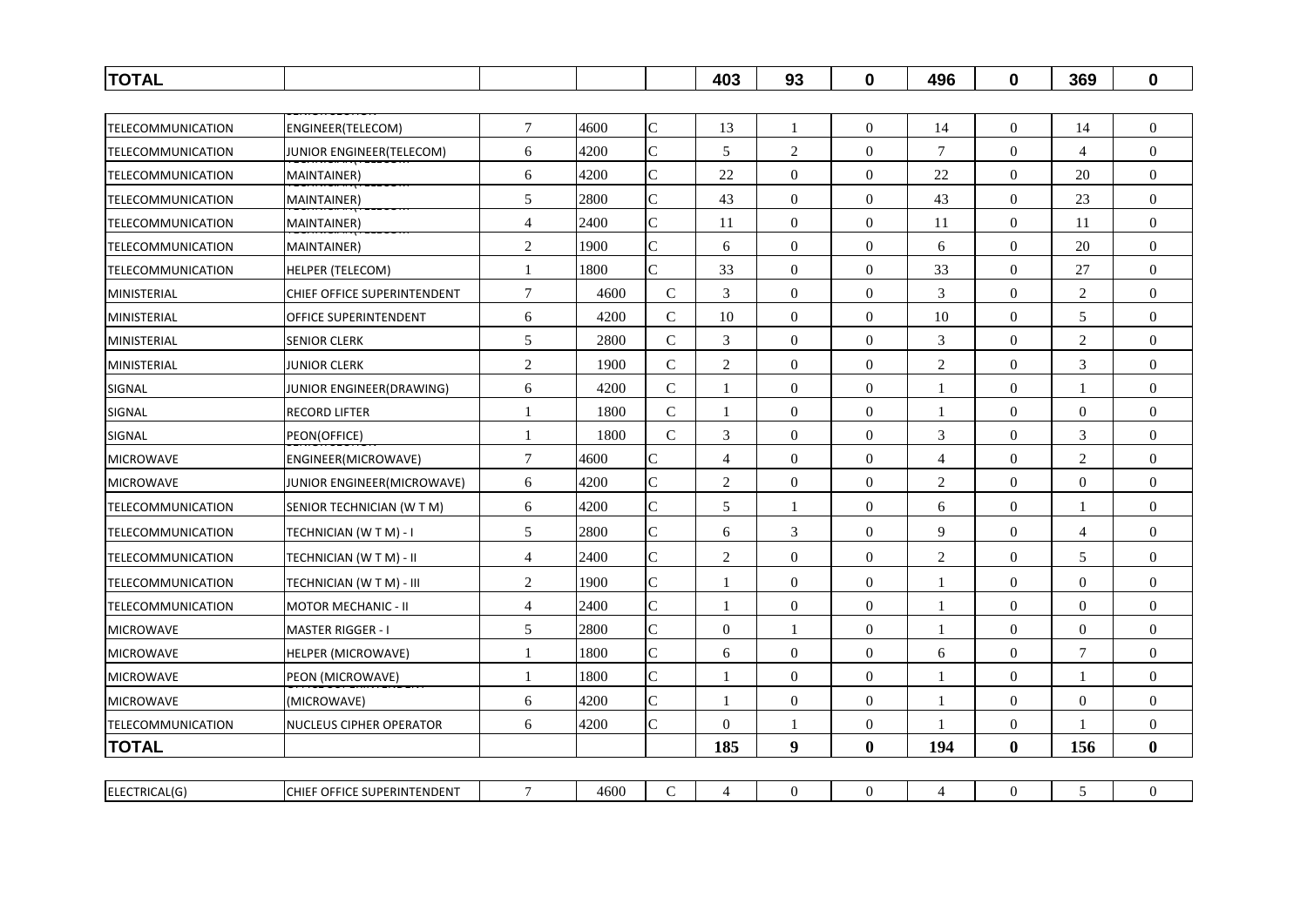| ELECTRICAL(G) | <b>OFFICE SUPERINTENDENT</b>                             | 6                        | 4200 | $\mathcal{C}$ | 13             | $\overline{0}$   | $\overline{0}$   | 13             | $\overline{0}$   | 6              | $\overline{0}$   |
|---------------|----------------------------------------------------------|--------------------------|------|---------------|----------------|------------------|------------------|----------------|------------------|----------------|------------------|
| ELECTRICAL(G) | <b>SENIOR CLERK</b>                                      | 5                        | 2800 | $\mathbf{C}$  | $\overline{2}$ | $\Omega$         | $\Omega$         | $\overline{2}$ | $\Omega$         | $\overline{2}$ | $\overline{0}$   |
| ELECTRICAL(G) | <b>JUNIOR CLERK</b>                                      | $\mathfrak{2}$           | 1900 | $\mathsf{C}$  | 3              | $\mathbf{0}$     | $\overline{0}$   | 3              | $\overline{0}$   | 1              | $\overline{0}$   |
| ELECTRICAL(G) | <b>CHOKIDAR</b>                                          | $\overline{c}$           | 1900 | $\mathbf C$   | $\mathbf{1}$   | $\Omega$         | $\Omega$         | $\mathbf{1}$   | $\theta$         | $\mathbf{1}$   | $\overline{0}$   |
| ELECTRICAL(G) | <b>SENIOR SECTION ENGINEER</b><br>(ELECTRICAL/POWER)     | $\tau$                   | 4600 | $\mathsf{C}$  | 21             | $\overline{0}$   | $\overline{0}$   | 21             | $\overline{0}$   | 18             | $\overline{0}$   |
| ELECTRICAL(G) | JUNIOR ENGINEER (ELECTRICAL)                             | 6                        | 4200 | $\mathcal{C}$ | 10             | $\Omega$         | $\overline{0}$   | 10             | $\theta$         | 5              | $\overline{0}$   |
| ELECTRICAL(G) | <b>SENIOR SECTION ENGINEER</b><br>(ELECTRICAL /DRAFTMAN) | $\tau$                   | 4600 | $\mathbf C$   | $\mathbf{1}$   | $\theta$         | $\theta$         | $\mathbf{1}$   | $\Omega$         | $\mathbf{1}$   | $\overline{0}$   |
| ELECTRICAL(G) | <b>JUNIOR ENGINEER</b><br>(ELECTRICAL/DRAFTMAN)          | 6                        | 4200 | $\mathsf{C}$  | 1              | $\Omega$         | $\overline{0}$   | $\mathbf{1}$   | $\overline{0}$   | $\mathbf{1}$   | $\overline{0}$   |
| ELECTRICAL(G) | PEON (OFFICE)                                            | $\mathbf{1}$             | 1800 | $\mathsf{C}$  | 3              | $\Omega$         | $\Omega$         | 3              | $\Omega$         | 3              | $\Omega$         |
| ELECTRICAL(G) | Sr. TECHNICIAN (TRAIN LIGHTING)                          | 6                        | 4200 | $\mathsf{C}$  | 25             | $\overline{0}$   | $\overline{0}$   | 25             | $\overline{0}$   | 18             | $\boldsymbol{0}$ |
| ELECTRICAL(G) | TECHNICIAN - I (TRAIN LIGHTING)                          | 5                        | 2800 | $\mathsf{C}$  | 50             | $\Omega$         | $\theta$         | 50             | $\theta$         | 21             | $\boldsymbol{0}$ |
| ELECTRICAL(G) | TECHNICIAN - II (TRAIN LIGHTING)                         | $\overline{\mathcal{L}}$ | 2400 | $\mathbf C$   | 8              | $\Omega$         | $\overline{0}$   | 8              | $\theta$         | 8              | $\overline{0}$   |
| ELECTRICAL(G) | TECHNICIAN - III (TRAIN LIGHTING)                        | 2                        | 1900 | $\mathsf{C}$  | 15             | $\Omega$         | $\mathbf{0}$     | 15             | $\overline{0}$   | 17             | $\overline{0}$   |
| ELECTRICAL(G) | <b>BATTERY MAN - III</b>                                 | $\overline{2}$           | 1900 | $\mathbf{C}$  | 6              | $\Omega$         | $\overline{0}$   | 6              | $\overline{0}$   | 15             | $\overline{0}$   |
| ELECTRICAL(G) | FITTER)                                                  | 6                        | 4200 | $\mathbf C$   |                | $\Omega$         | $\Omega$         | 1              | $\theta$         | $\theta$       | $\boldsymbol{0}$ |
| ELECTRICAL(G) | <b>MECHANICAL FITTER - I</b>                             | 5                        | 2800 | $\mathcal{C}$ | -1             | $\overline{0}$   | $\overline{0}$   | 1              | $\overline{0}$   | 1              | $\overline{0}$   |
| ELECTRICAL(G) | Sr. TECHNICIAN (CARPENTER)                               | 6                        | 4200 | $\mathcal{C}$ | $\mathbf{1}$   | $\Omega$         | $\Omega$         | $\mathbf{1}$   | $\Omega$         | $\Omega$       | $\overline{0}$   |
| ELECTRICAL(G) | TECHNICIAN (CARPENTER) - I                               | 5                        | 2800 | $\mathsf{C}$  | $\overline{2}$ | $\mathbf{0}$     | $\overline{0}$   | $\mathbf{2}$   | $\overline{0}$   | 1              | $\overline{0}$   |
| ELECTRICAL(G) | TECHNICIAN (CARPENTER) - II                              | $\overline{4}$           | 2400 | $\mathbf C$   | $\Omega$       | $\Omega$         | $\Omega$         | $\theta$       | $\theta$         | $\theta$       | $\Omega$         |
| ELECTRICAL(G) | TECHNICIAN (CARPENTER) - III                             | $\mathfrak{2}$           | 1900 | $\mathbf C$   |                | $\mathbf{0}$     | $\overline{0}$   | 1              | $\overline{0}$   | $\mathbf{1}$   | $\overline{0}$   |
| ELECTRICAL(G) | <b>HELPER (TRAIN LIGHTING)</b>                           | $\mathbf{1}$             | 1800 | $\mathbf C$   | 86             | $\boldsymbol{0}$ | $\boldsymbol{0}$ | 86             | $\boldsymbol{0}$ | 101            | $\overline{0}$   |
| ELECTRICAL(G) | Sr. TECHNICIAN (POWER)                                   | 6                        | 4200 | $\mathsf{C}$  | 37             | $\Omega$         | $\Omega$         | 37             | $\theta$         | 32             | $\overline{0}$   |
| ELECTRICAL(G) | TECHNICIAN - I (POWER)                                   | 5                        | 2800 | $\mathbf{C}$  | 73             | $\theta$         | $\Omega$         | 73             | $\theta$         | 31             | $\boldsymbol{0}$ |
| ELECTRICAL(G) | TECHNICIAN - II (POWER )                                 | $\overline{\mathcal{L}}$ | 2400 | $\mathbf C$   | 11             | $\mathbf{0}$     | $\overline{0}$   | 11             | $\overline{0}$   | $\overline{4}$ | $\boldsymbol{0}$ |
| ELECTRICAL(G) | <b>TECHNICIAN - III (POWER</b>                           | $\overline{2}$           | 1900 | $\mathsf{C}$  | 22             | $\overline{0}$   | $\overline{0}$   | 22             | $\overline{0}$   | 36             | $\overline{0}$   |
| ELECTRICAL(G) | Sr. TECHNICIAN (METER RADER)                             | 6                        | 4200 | $\mathbf C$   | 5              | $\mathbf{0}$     | $\overline{0}$   | 5              | $\overline{0}$   | 5              | $\overline{0}$   |
| ELECTRICAL(G) | TECHNICIAN - I (METER RADER)                             | 5                        | 2800 | $\mathsf{C}$  | 10             | $\overline{0}$   | $\overline{0}$   | 10             | $\overline{0}$   | $8\,$          | $\overline{0}$   |
| ELECTRICAL(G) | TECHNICIAN - II (METER RADER)                            | $\overline{4}$           | 2400 | $\mathsf{C}$  | 2              | $\Omega$         | $\boldsymbol{0}$ | $\mathbf{2}$   | $\Omega$         | $\Omega$       | $\overline{0}$   |
| ELECTRICAL(G) | TECHNICIAN - III (METER RADER)                           | 2                        | 1900 | $\mathsf{C}$  | 3              | $\Omega$         | $\overline{0}$   | 3              | $\overline{0}$   | 5              | $\overline{0}$   |
| ELECTRICAL(G) | Sr. TECHNICIAN (BLACK SIMTHY)                            | 6                        | 4200 | $\mathbf C$   | $\overline{0}$ | $\Omega$         | $\overline{0}$   | $\overline{0}$ | $\overline{0}$   | $\Omega$       | $\overline{0}$   |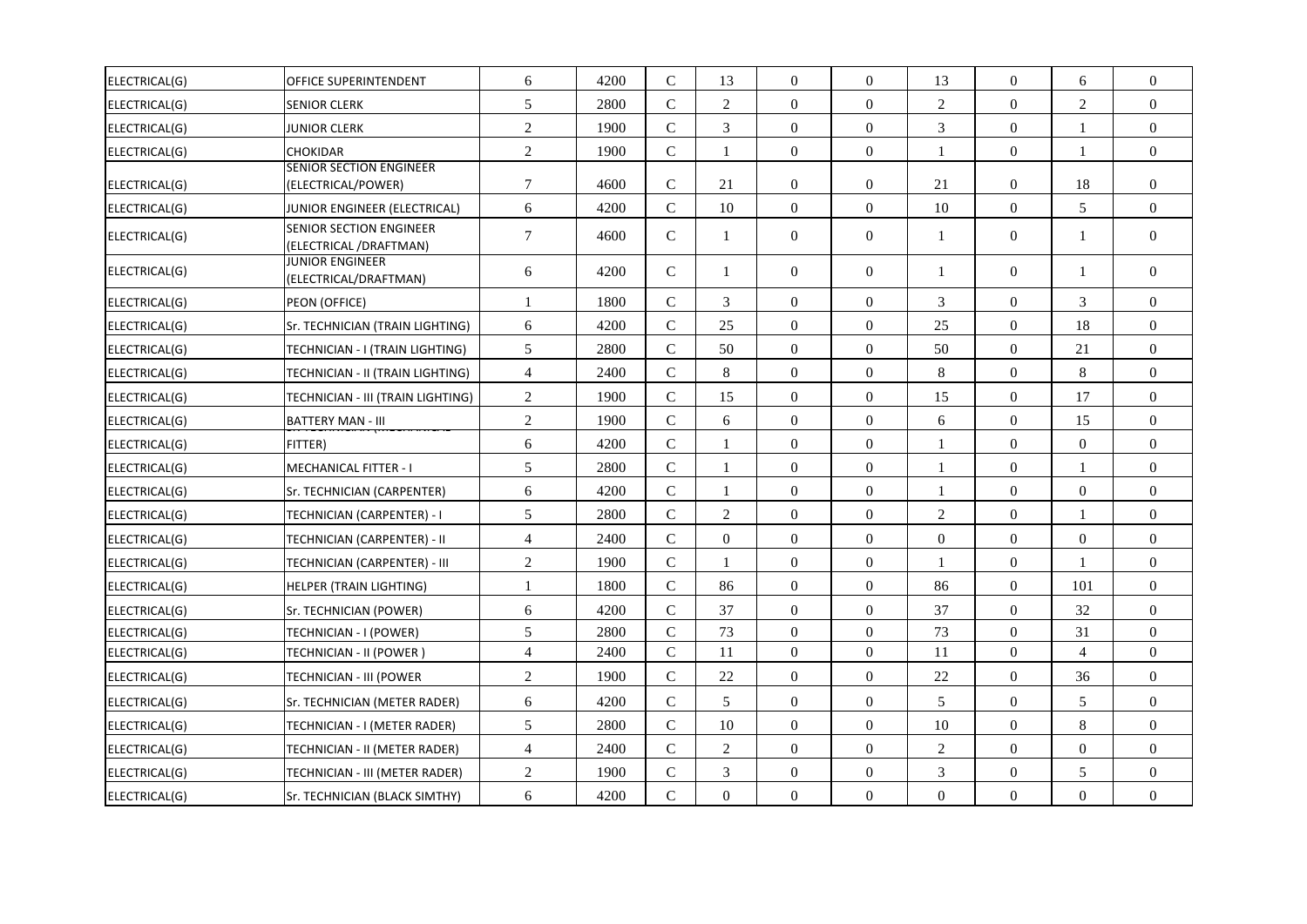| ELECTRICAL(G)  | TECHNICIAN - II (PUMP DRIVER)                       | $\overline{4}$   | 2400 | $\mathbf C$  | 1              | $\boldsymbol{0}$ | $\boldsymbol{0}$ | 1                | $\mathbf{0}$     | $\boldsymbol{0}$ | $\boldsymbol{0}$ |
|----------------|-----------------------------------------------------|------------------|------|--------------|----------------|------------------|------------------|------------------|------------------|------------------|------------------|
| ELECTRICAL(G)  | Sr. TECHNICIAN (AIR<br>CONDITIONING MECHANIC)/Ref   | 6                | 4200 | $\mathbf C$  | $\overline{2}$ | $\boldsymbol{0}$ | $\overline{0}$   | $\mathbf{2}$     | $\boldsymbol{0}$ | 2                | $\overline{0}$   |
| ELECTRICAL(G)  | TECHNICIAN - I (AIR<br>CONDITIONING MECHANIC)/Ref   | 5                | 2800 | $\mathsf{C}$ | $\overline{4}$ | $\overline{0}$   | $\boldsymbol{0}$ | $\overline{4}$   | $\overline{0}$   | 3                | $\overline{0}$   |
| ELECTRICAL(G)  | TECHNICIAN - II (AIR<br>CONDITIONING MECHANIC)/Ref  | $\overline{4}$   | 2400 | $\mathsf{C}$ | $\mathbf{1}$   | $\overline{0}$   | $\overline{0}$   | $\mathbf{1}$     | $\overline{0}$   | $\Omega$         | $\overline{0}$   |
| ELECTRICAL(G)  | TECHNICIAN - III (AIR<br>CONDITIONING MECHANIC)/Ref | 2                | 1900 | ${\bf C}$    | 1              | $\overline{0}$   | $\overline{0}$   | $\mathbf{1}$     | $\overline{0}$   | 2                | $\overline{0}$   |
| ELECTRICAL(G)  | Sr. TECHNICIAN (LINE MAN)                           | 6                | 4200 | $\mathbf C$  | $\overline{4}$ | $\mathbf{0}$     | $\overline{0}$   | $\overline{4}$   | $\overline{0}$   | $\mathbf{1}$     | $\overline{0}$   |
| ELECTRICAL(G)  | TECHNICIAN - I (LINE MAN)                           | 5                | 2800 | $\mathbf C$  | $\tau$         | $\boldsymbol{0}$ | $\boldsymbol{0}$ | $\boldsymbol{7}$ | $\mathbf{0}$     | $\overline{2}$   | $\overline{0}$   |
| ELECTRICAL(G)  | TECHNICIAN - II (LINE MAN)                          | $\overline{4}$   | 2400 | $\mathsf{C}$ | 1              | $\overline{0}$   | $\mathbf{0}$     | 1                | $\overline{0}$   | $\mathfrak{Z}$   | $\overline{0}$   |
| ELECTRICAL(G)  | TECHNICIAN - III (LINE MAN)                         | $\overline{2}$   | 1900 | $\mathbf C$  | $\overline{2}$ | $\overline{0}$   | $\boldsymbol{0}$ | $\sqrt{2}$       | $\overline{0}$   | $\mathfrak{Z}$   | $\boldsymbol{0}$ |
| ELECTRICAL(G)  | Sr. TECHNICIAN (WIRE MAN)                           | 6                | 4200 | $\mathbf C$  | $\overline{2}$ | $\overline{0}$   | $\overline{0}$   | $\mathbf{2}$     | $\overline{0}$   | $\overline{2}$   | $\boldsymbol{0}$ |
| ELECTRICAL(G)  | TECHNICIAN - I (WIRE MAN)                           | 5                | 2800 | ${\bf C}$    | 5              | $\overline{0}$   | $\mathbf{0}$     | 5                | $\overline{0}$   | $\mathfrak{Z}$   | $\boldsymbol{0}$ |
| ELECTRICAL(G)  | TECHNICIAN - II (WIRE MAN)                          | $\overline{4}$   | 2400 | $\mathsf{C}$ | 1              | $\mathbf{0}$     | $\mathbf{0}$     | 1                | $\overline{0}$   | $\overline{0}$   | $\boldsymbol{0}$ |
| ELECTRICAL(G)  | TECHNICIAN - III (WIRE MAN)                         | $\overline{2}$   | 1900 | $\mathsf{C}$ | 1              | $\Omega$         | $\Omega$         | $\mathbf{1}$     | $\Omega$         | $\mathbf{1}$     | $\overline{0}$   |
| ELECTRICAL(G)  | Sr. TECHNICIAN (FCD)                                | 6                | 4200 | ${\bf C}$    | $\overline{7}$ | $\overline{0}$   | $\boldsymbol{0}$ | $\overline{7}$   | $\boldsymbol{0}$ | $\overline{c}$   | $\boldsymbol{0}$ |
| ELECTRICAL(G)  | TECHNICIAN - I (FCD))                               | 5                | 2800 | $\mathbf C$  | 14             | $\overline{0}$   | $\overline{0}$   | 14               | $\overline{0}$   | $\overline{3}$   | $\boldsymbol{0}$ |
| ELECTRICAL(G)  | TECHNICIAN - II (FCD))                              | $\overline{4}$   | 2400 | ${\bf C}$    | $\overline{c}$ | $\overline{0}$   | $\overline{0}$   | $\sqrt{2}$       | $\boldsymbol{0}$ | $\boldsymbol{0}$ | $\boldsymbol{0}$ |
| ELECTRICAL(G)  | TECHNICIAN - III (FCD))                             | $\overline{2}$   | 1900 | ${\bf C}$    | $\overline{4}$ | $\mathbf{0}$     | $\overline{0}$   | $\overline{4}$   | $\overline{0}$   | 9                | $\boldsymbol{0}$ |
| ELECTRICAL(G)  | HELPER - I (POWER)                                  | $\mathbf{1}$     | 1800 | $\mathsf{C}$ | 119            | $\Omega$         | $\mathbf{0}$     | 119              | $\Omega$         | 134              | $\overline{0}$   |
| ELECTRICAL(G)  | Sr. TECHNICIAN (AC Coach)                           | 6                | 4200 | $\mathsf{C}$ | 5              | $\overline{0}$   | $\overline{0}$   | 5                | $\overline{0}$   | $5\phantom{.0}$  | $\boldsymbol{0}$ |
| ELECTRICAL(G)  | TECHNICIAN - I (AC Coach)                           | 5                | 2800 | $\mathsf{C}$ | 10             | $\Omega$         | $\mathbf{0}$     | 10               | $\theta$         | $\overline{4}$   | $\overline{0}$   |
| ELECTRICAL(G)  | TECHNICIAN - II (AC Coach)                          | $\overline{4}$   | 2400 | $\mathsf{C}$ | 1              | $\mathbf{0}$     | $\mathbf{0}$     | $\mathbf{1}$     | $\overline{0}$   | $\mathbf{1}$     | $\overline{0}$   |
| ELECTRICAL(G)  | TECHNICIAN - III (AC Coach)                         | $\sqrt{2}$       | 1900 | ${\bf C}$    | 3              | $\overline{0}$   | $\overline{0}$   | 3                | $\overline{0}$   | $7\phantom{.0}$  | $\overline{0}$   |
| ELECTRICAL(G)  | HELPER (AC Coach)                                   | 1                | 1800 | $\mathbf C$  | $\Omega$       | $\mathbf{0}$     | $\boldsymbol{0}$ | $\boldsymbol{0}$ | $\overline{0}$   | $\overline{2}$   | $\overline{0}$   |
| <b>TOTAL</b>   |                                                     |                  |      |              | 615            | $\boldsymbol{0}$ | $\bf{0}$         | 615              | $\bf{0}$         | 536              | $\bf{0}$         |
|                |                                                     |                  |      |              |                |                  |                  |                  |                  |                  |                  |
| <b>MEDICAL</b> | <b>CHIEF MATRON</b>                                 | 10               | 5400 | ${\bf C}$    | 19             | $\overline{0}$   | $\boldsymbol{0}$ | 19               | $\mathbf{0}$     | 19               | $\overline{0}$   |
| <b>MEDICAL</b> | <b>NURSING SISTER</b>                               | $\,8\,$          | 4800 | ${\bf C}$    | 15             | $\theta$         | $\boldsymbol{0}$ | 15               | $\Omega$         | 13               | $\boldsymbol{0}$ |
| <b>MEDICAL</b> | <b>STAFF NURSE</b>                                  | $\boldsymbol{7}$ | 4600 | $\mathbf C$  | 8              | $\boldsymbol{0}$ | $\overline{0}$   | $\,8\,$          | $\overline{0}$   | $\mathfrak{Z}$   | $\boldsymbol{0}$ |
| <b>MEDICAL</b> | <b>CHIEF PHARACIST</b>                              | $\overline{7}$   | 4600 | $\mathbf C$  | 6              | $\overline{0}$   | $\boldsymbol{0}$ | 6                | $\boldsymbol{0}$ | 5                | $\boldsymbol{0}$ |